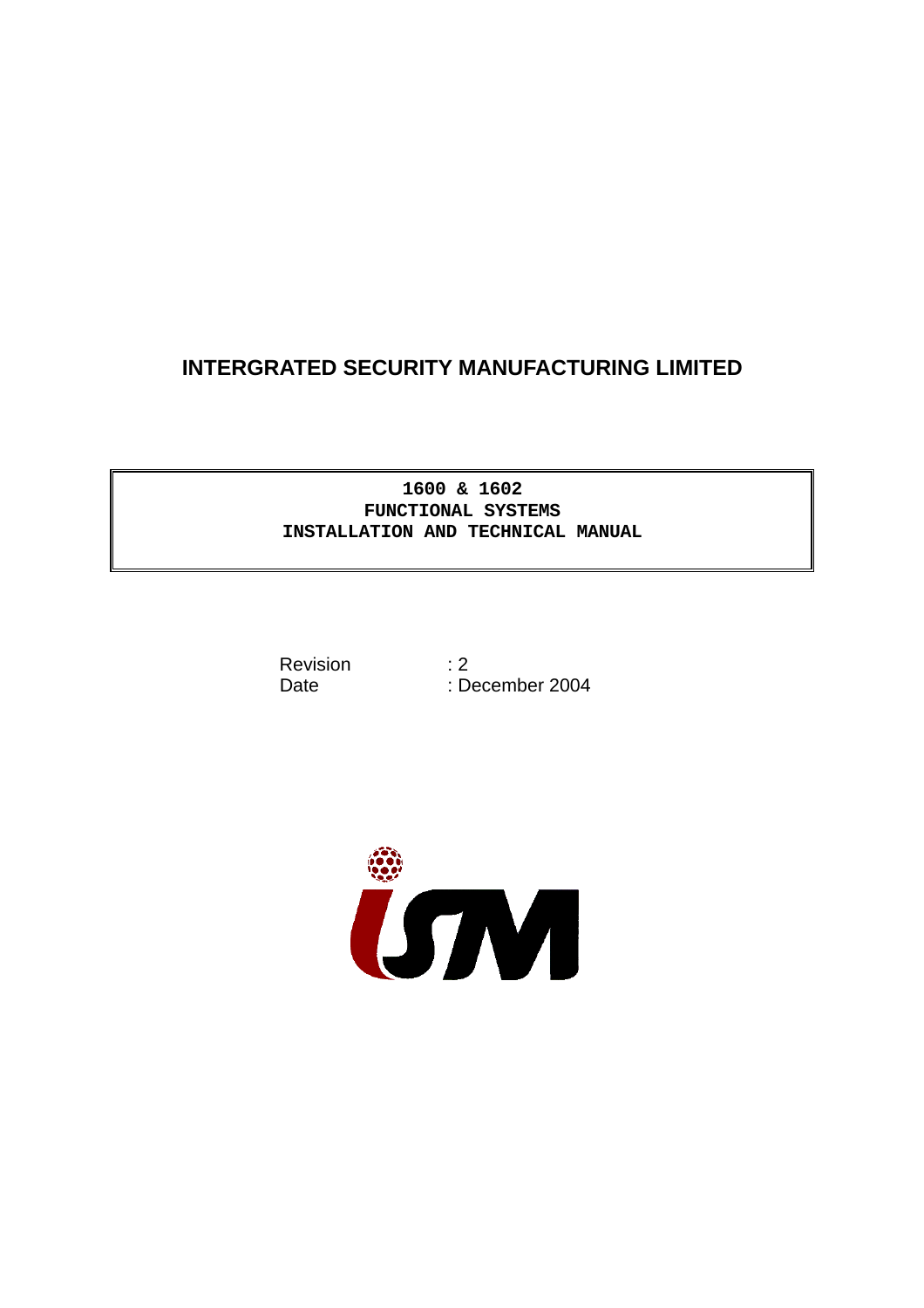# *COPYRIGHT 2004 ISM LIMITED, ENGLAND.*

**NEITHER THE WHOLE, NOR ANY PART OF THE INFORMATION CONTAINED HEREIN NOR THE PRODUCTS DESCRIBED IN THIS MANUAL MAY BE ADAPTED OR REPRODUCED IN ANY MATERIAL FORM EXCEPT WITH THE PRIOR WRITTEN APPROVAL BY ISM LIMITED.**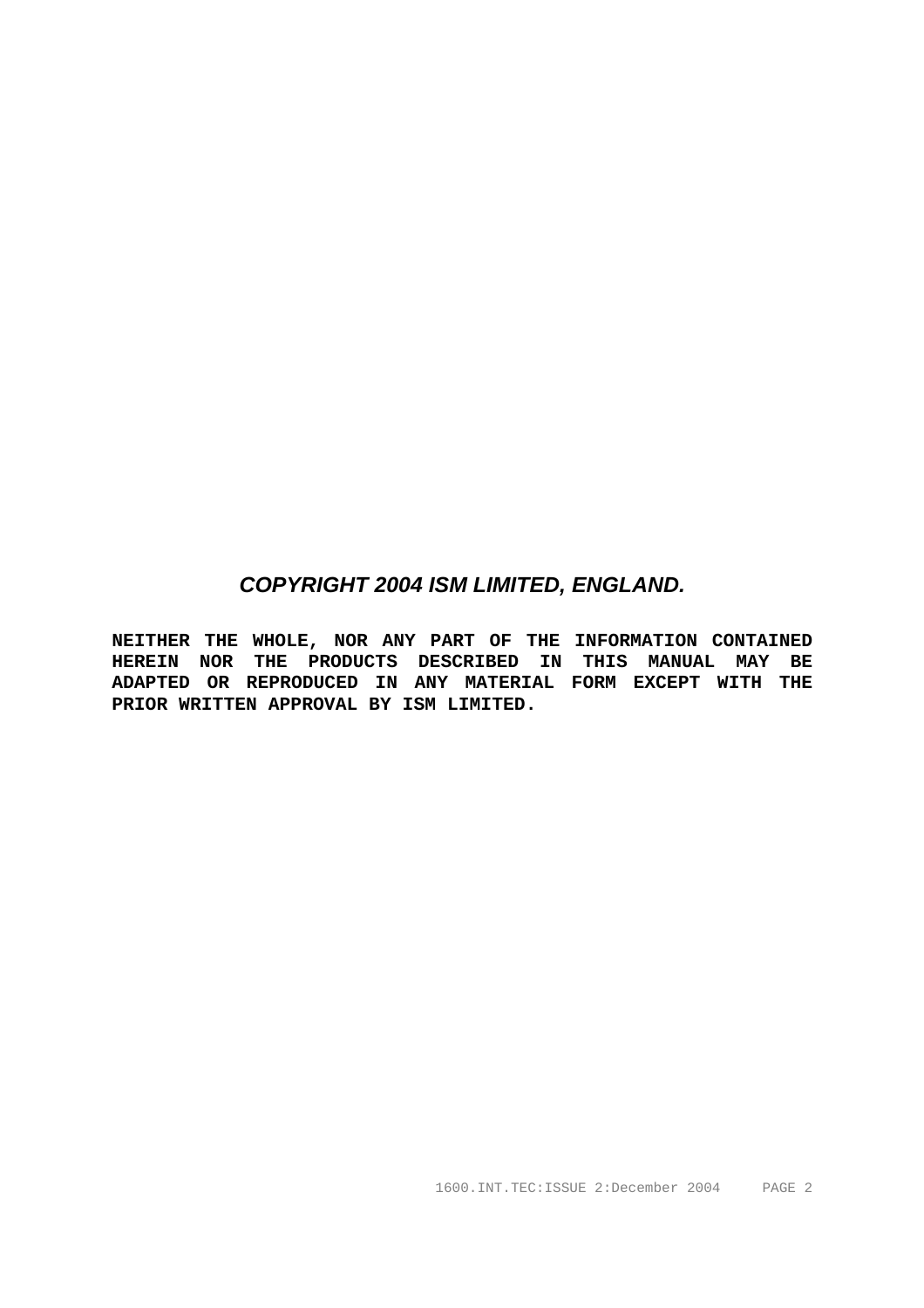# **TABLE OF CONTENTS**

| 1: |                                                                                                         | <b>INTRODUCTION</b>                                                                                                                                                                                                            | PAGE N°                                            |  |  |  |  |
|----|---------------------------------------------------------------------------------------------------------|--------------------------------------------------------------------------------------------------------------------------------------------------------------------------------------------------------------------------------|----------------------------------------------------|--|--|--|--|
|    |                                                                                                         | 1.1 General Description<br>1.2 System Specification                                                                                                                                                                            | 4<br>4                                             |  |  |  |  |
| 2: |                                                                                                         | <b>INSTALLATION</b>                                                                                                                                                                                                            |                                                    |  |  |  |  |
|    |                                                                                                         | 2.1 Introduction<br>2.2 Installation<br>2.3 Connection details (Single Ent.)                                                                                                                                                   | 5<br>5<br>5                                        |  |  |  |  |
| 3: |                                                                                                         | <b>SYSTEM TEST</b>                                                                                                                                                                                                             |                                                    |  |  |  |  |
|    |                                                                                                         | 3.1 Test and Commission (All Systems)<br>3.2 Annunciation Tones<br>3.3 Lock Release<br>3.4 Remote Additional A4 Cards<br>3.5 Colour Codes<br>3.6 Colour Codes Remote A4<br>3.7 Handset testing Notes<br>3.8 Time clock setting | 7<br>9<br>$\mathsf 9$<br>9<br>10<br>11<br>11<br>12 |  |  |  |  |
| 4: |                                                                                                         | TWO DOOR CONTROLLER                                                                                                                                                                                                            |                                                    |  |  |  |  |
|    |                                                                                                         | 4.1 Connection details<br>15<br>4.2 Test and Commission<br>17<br>17<br>4.3 Annunciation Tones                                                                                                                                  |                                                    |  |  |  |  |
| 5: |                                                                                                         | <b>SYSTEM CARE</b>                                                                                                                                                                                                             |                                                    |  |  |  |  |
|    |                                                                                                         | 5.1 MAINTENANCE<br>17<br>5.2 AUXILIARY OUTPUT<br>17                                                                                                                                                                            |                                                    |  |  |  |  |
| 6: |                                                                                                         | <b>OPTIONS</b>                                                                                                                                                                                                                 |                                                    |  |  |  |  |
|    | 6.2                                                                                                     | 6.1 1602 Display<br>18<br>18<br>6.1 Video system<br>Access Control<br>18                                                                                                                                                       |                                                    |  |  |  |  |
| 7: |                                                                                                         | <b>SCHEMATICS</b>                                                                                                                                                                                                              | 19                                                 |  |  |  |  |
|    | $500 - 076$<br>$500 - 076a$<br>$500 - 077$<br>$500 - 079$<br>$500 - 080$<br>$500 - 080a$<br>$500 - 081$ | $500 - 083$<br>Issue 1<br>1001-FDU<br>Issue 2<br>Issue 3<br>Issue 2<br>Issue 1<br>Issue 3<br>Issue 3                                                                                                                           | Issue 2<br>Issue 1                                 |  |  |  |  |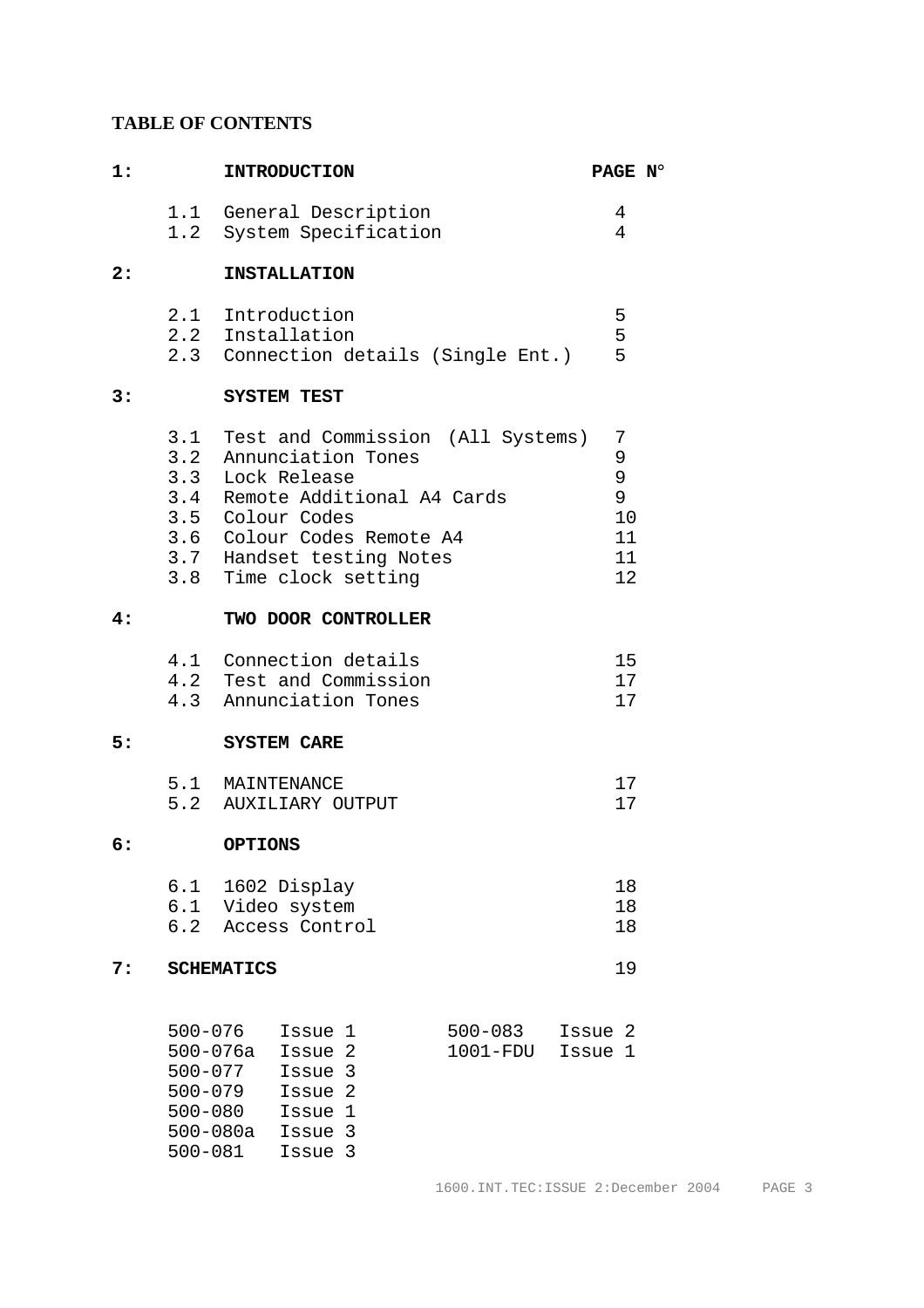#### **1: INTRODUCTION TO 1600 SERIES**

#### **1.1 General Description**

The 1600 series forms the basis of an audio door entry system. It comprises of two main parts, the controller incorporating the trades clock and eight way distribution, and the power supply.

Fuse protection is provided for the mains input, low voltage AC and DC output within the power supply; with lock, battery backup and dwelling isolation on the controller.

 The 1600 series system offers full isolation to dwellings via transistor switching. There are also modular four way distribution cards and a two door controller which enable flexibility in system design.

There are two styles of main entrance; the 1600 without display and the 1602 with a two line text display. This displays the building name and system operation messages.

 The 1600 series has full privacy and only one dwelling may be called during the call time. The system has separate call and talk times, call may be cancelled by replacement of handset. The system is protected by surge absorbers.

# **1.2 System Specification**

Power Supply : 220/240V ac 50Hz 2 Amp (Max).

Number of dwellings : 4 or 8 as standard, up to a Maximum of 24 with additional distribution cards

 Lock Power : 1A @ 12v: (Fail Safe / Fail Secure) Door Open timer : 0 - 30 seconds. Door Open Monitor: Call Timer : 0 - 60 seconds. Talk Timer : 0 - 60 seconds. Optional Two Door Controller.

Optional two line LCD text display. (Maximum 20 character per line)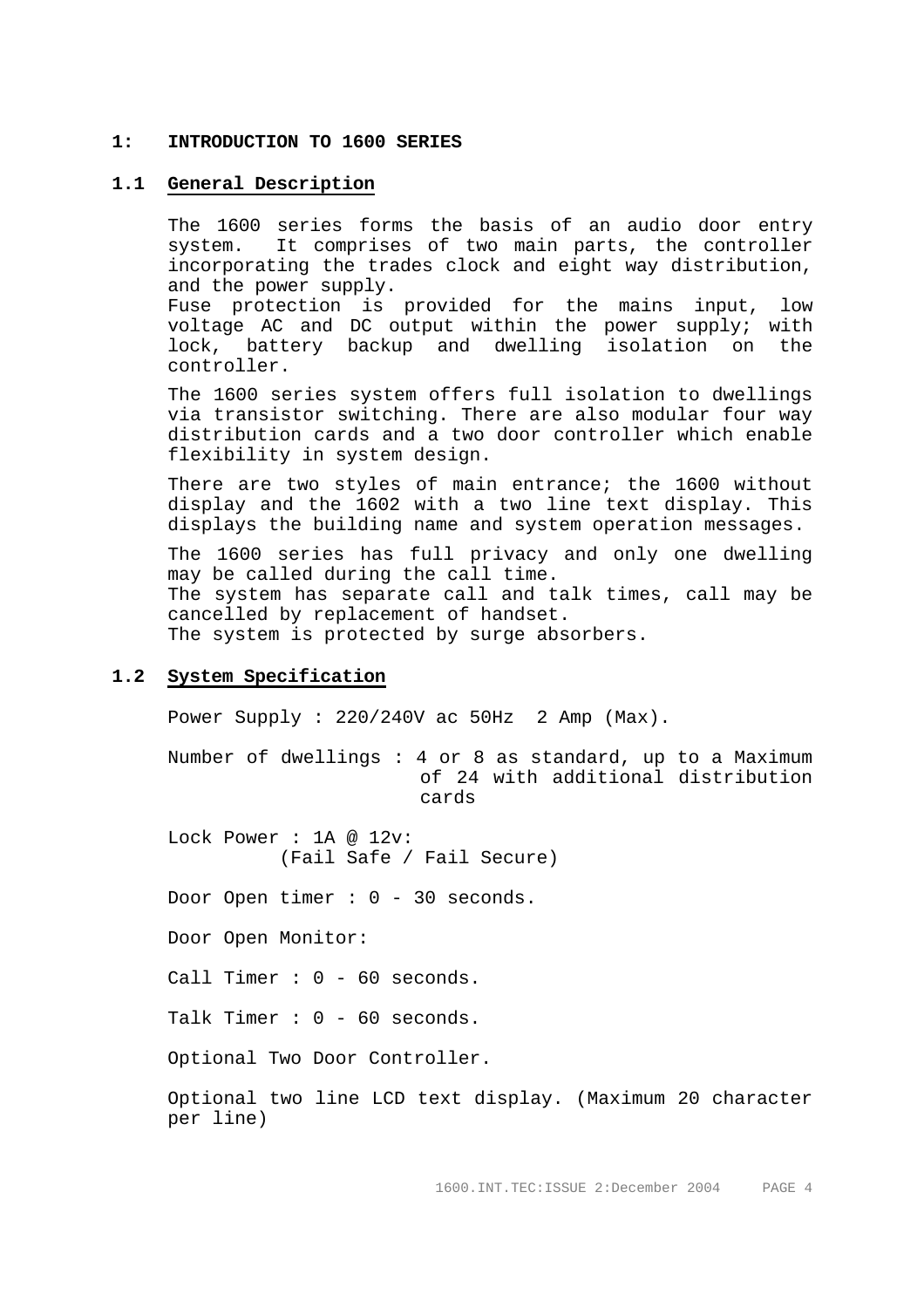Call Reset: System timers are reset on replacement of handset. System Backup - All control functions retained on power fail.

# *Note:* **Ensure that all metal work, cabinets, panels, locks etc. are bonded to earth.**

#### **2: INSTALLATION**

# *IF AT ANY STAGE YOU ARE UNCERTAIN SEEK HELP AND ADVICE.*

#### **2.1 INTRODUCTION**

The power supply unit is housed in a steel cabinet and should be mounted within an intake cupboard. All cables to the entrance panel and handsets must be BT type CW 1308 (0.5mm).

The lock supply cable should be minimum 1.5mm singles.

 The power supply requires a 240Vac mains supply via a fused spur.

#### **2.2 INSTALLATION**

Before mounting the cabinet the chassis must be removed. Suitable cable entries should be made into the cabinet taking into account the locations of the power supply and circuit boards; Refit the chassis.

(See wiring diagram 500-076/076a (single entrance) or 500-080/080a for two entrances).

# **2.3 CONNECTION DETAILS** *Note:* **See Section 4 for 2 Door Controller Connections.**

# **SAFETY CAUTION**

**ENSURE THE 240V MAINS IS OFF AND ISOLATED BEFORE PROCEEDING.** 

**TAKE EXTRA CARE WHEN ADJUSTING VOLTAGES.**

 The connection from the mains to the power supply is made using the plug provided.

# **ENSURE THAT ALL EARTH BONDING IS MADE TO THIS UNIT.**

DO NOT SWITCH THE MAINS ON UNTIL ALL CONNECTIONS ARE MADE.

1600.INT.TEC:ISSUE 2:December 2004 PAGE 5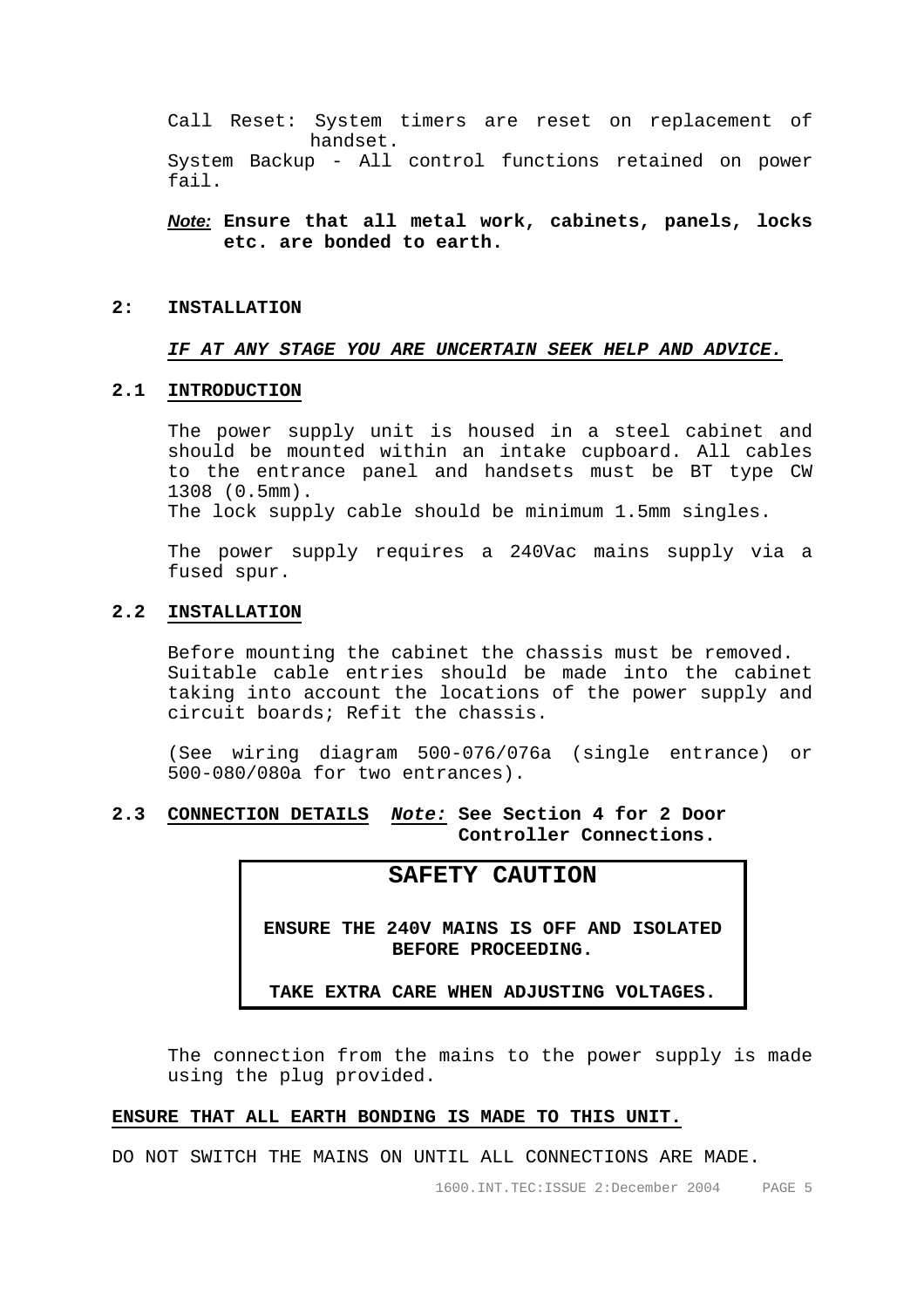#### **2.3 CONNECTION DETAIL CONTINUED ..**

#### **POWER SUPPLY:**

 Connection from power supply to the controller is made via push together modular connectors. (On RED (+VE) and BLACK (-VE) wires.

**CONTROLLER:** *1600 and 1602 systems.*

**PL1** = Connections to additional distribution card via cable assembly.

**PL2** = Dwelling call lines.

- 1 : Connect to CALL button in entrance panel, first dwelling.
- 2 : Connect to Call button in entrance panel, second dwelling.

Continue for remaining dwellings up to 8.

| PL3            | $=$     | Main connections to Entrance panel, Lock,<br>Battery backup etc. |
|----------------|---------|------------------------------------------------------------------|
|                |         |                                                                  |
| <b>COMM</b>    | $=$ $-$ | Connected to the common of all the call                          |
|                |         | buttons at the entrance panel                                    |
|                |         | 1602 panels: Plus Display TI4                                    |
| 2              | $=$     | Amplifier Audio to handsets (2)                                  |
| $\overline{3}$ | $=$     | Amplifier Audio from handsets (3)                                |
| $12v+$         | $=$     | Amplifier supply (+)                                             |
| $Ov -$         | $=$ $-$ | Amplifier supply (4/)                                            |
| TR             | $=$     | Connected to TRADES button                                       |
| TR             | $=$ $-$ | Connected to TRADES button                                       |
| FS             | $=$     | Connected to lock override switch (Option)                       |
| FS             | $=$     | Connected to lock override switch (Option)                       |
| LCK+           | $=$     | 12v+ supply to lock release                                      |
| LCK-           | $=$     | Ov- supply to lock release                                       |
|                |         | 1602 panels: Plus Display TI2 (Fail Safe locks)                  |
| DM             | $=$     | Connected to door monitor contact                                |
| DM             | $=$ $-$ | Connected to door monitor contact                                |
| AUX+           | $=$ $-$ | 12v+ Auxiliary supply (Maximum 1 Amp)                            |
| AUX-           | $=$     | Ov- Auxiliary supply                                             |
|                |         | Note: Use in conjunction with 1001/FDU<br>Fused                  |
|                |         | Distribution Unit. See drawing 1001/FDU                          |
| BATT+          | $=$ $-$ | 12v+ standby battery                                             |
| BATT-          | $=$ $-$ | Ov- standby battery                                              |
| RESET          |         | = 1602 panels Only: Display TI3                                  |

SEE WIRING SCHEMATICS 500-076/076a and 500-080/080a Section 7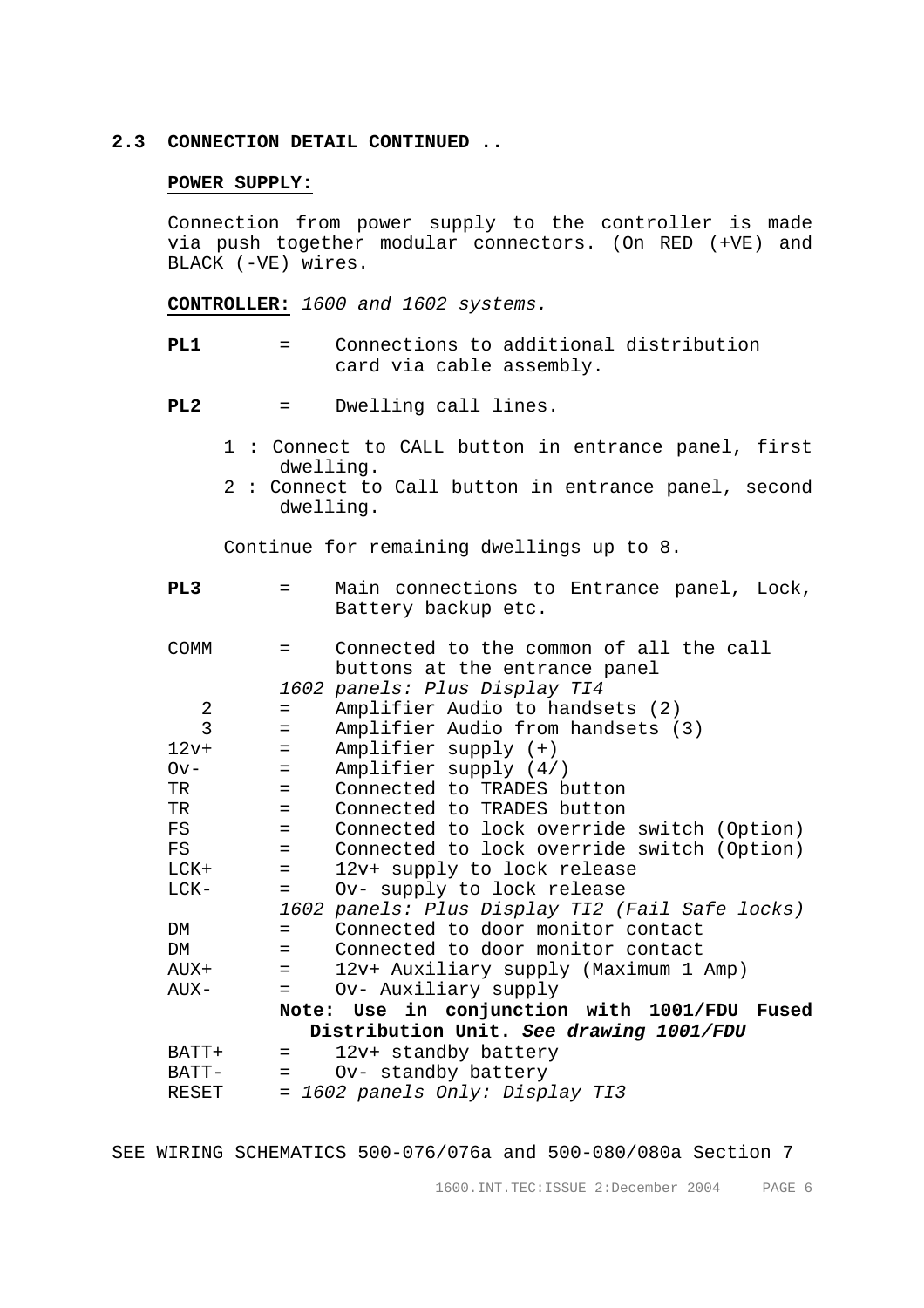**2.3 CONNECTION DETAIL CONTINUED ..** 

| TB 1-8    |                    | Handset connections (On 1600)   |
|-----------|--------------------|---------------------------------|
| $V +$     |                    | 12V Supply to handset           |
| 2         | $=$ $-$            | Audio to handset                |
| 3         | $=$ $-$            | Audio from handset              |
| <b>CT</b> | $=$ $\blacksquare$ | Call tone                       |
| P1        | $=$ $\blacksquare$ | Lock release                    |
| DM        | $=$ $-$            | Door monitor                    |
| Οv        |                    | Ov supply to handset. (COMMON). |

#### **ADDITIONAL DISTRIBUTION CARD:**

| 1: Connected to CALL button (Dwelling Wired to Output 1) |  |  |  |  |
|----------------------------------------------------------|--|--|--|--|
| 2: Connected to CALL button (Dwelling Wired to Output 2) |  |  |  |  |
| 3: Connected to CALL button (Dwelling Wired to Output 3) |  |  |  |  |
| 4: Connected to CALL button (Dwelling Wired to Output 4) |  |  |  |  |

**3: SYSTEM TEST** Single and Two entrance Systems

#### *IF AT ANY STAGE YOU ARE UNCERTAIN SEEK HELP AND ADVICE.*

**Ensure 1600 controller lock links are set as VF & FC when using a 2 Door Switcher. See Section 4 for connections.** 

#### **3.1 TEST AND COMMISSION**

 Testing of the system can be made when all connections have been made and checked.

**DISCONNECT THE TWO SETS OF MODULAR CONNECTORS LINKING THE POWER SUPPLY AND THE CONTROLLER.** 

 **CONNECT THE MAINS AND CHECK THE OUTPUT VOLTAGE OF THE POWER SUPPLY AT THE MODULAR CONNECTORS. THIS SHOULD GIVE A READING OF** *=13.4* **VOLTS MAXIMUM. THIS MAY BE ADJUSTED IF NECESSARY BY REMOVING THE POWER SUPPLIES COVER AND ADJUSTING 'VR1' ON PSU BOARD; REFIT COVER.** 

#### *CAUTION DO NOT EXCEED MAXIMUM 1600 RATED INPUT VOLTAGE.*

**DISCONNECT THE MAINS AND RECONNECT THE DC MODULAR CONNECTORS.** 

 Set lock type links on main PCB for DC fail open, fail secure or voltage free depending on lock/system used.

See Section 3.3 for lock type link settings. (Page 9)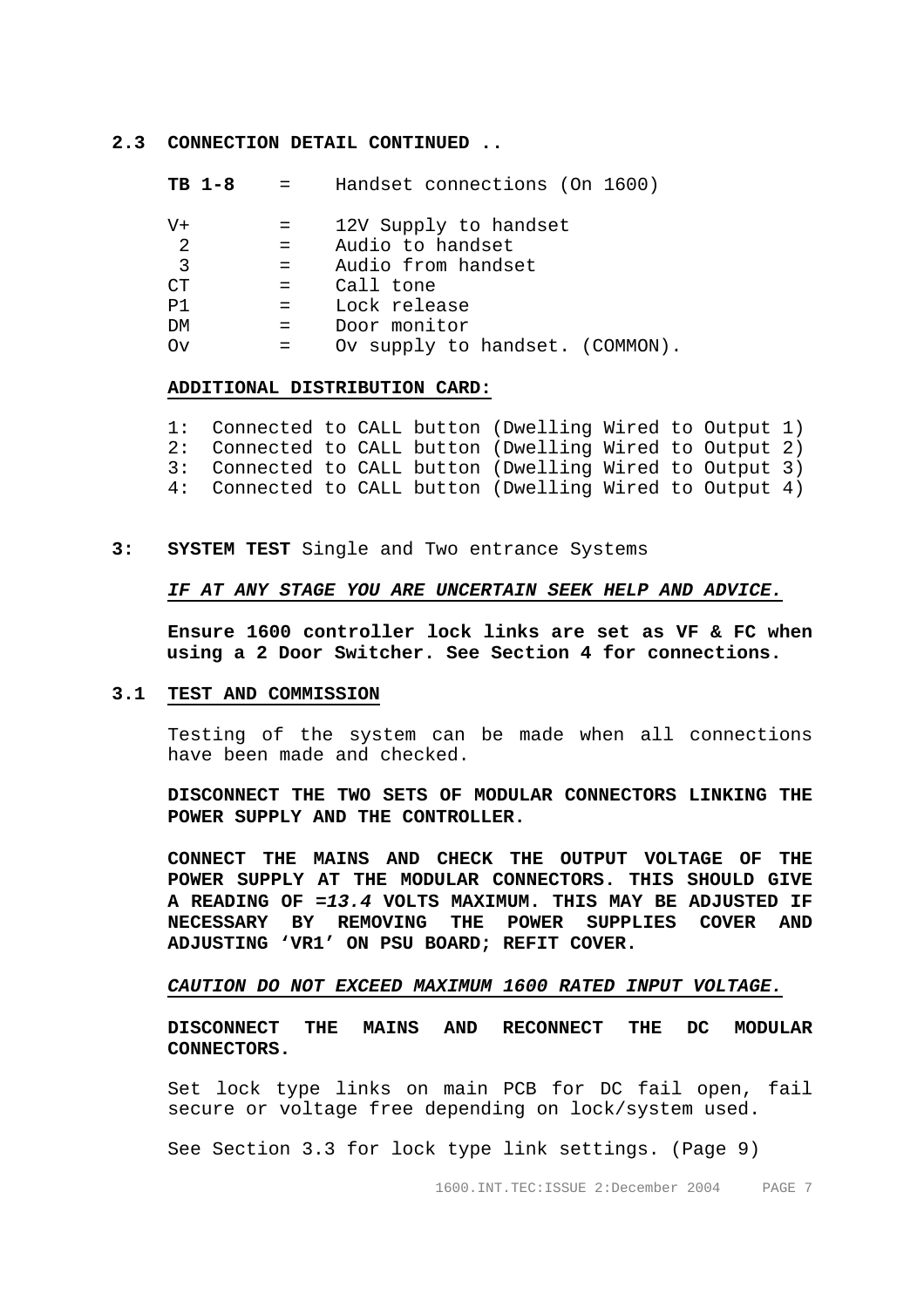#### **3.1 TEST AND COMMISSION CONTINUED ..**

Turn ON the mains to the unit and check the output voltage at the auxiliary terminals. **This should be about 12.4 volts + 0.5 Volts depending on load.** If the voltage is less than 12 Volts turn mains off immediately and check connections.

Set trades to ON (using override button) and check trades button and lock release functions. *On 1602 systems ensure the display shows 'Door Open'.* Lock release time may be adjusted using VR3 on main PCB. Turn trades clock OFF (using override button) and re-check trades does not work.

Using a dwelling in the middle of the system (*preferred)* or test handset check call tone audio and lock release. Turn VR1 fully anti-clockwise.

Call handset and turn VR1 clockwise until LD2 (just above trades battery) lights up and call tone stops. Back off VR1 (anti-clockwise) to extinguish LD2: approximately one eighth turn. Call handset again *- On 1602 systems ensure the display shows 'Flat Calling'*; on lifting the handset LD2 should illuminate *- On 1602 systems ensure the display shows 'Call Answered'*. Check audio and test lock release button and door open LED (if fitted). Repeat above as necessary.

 Audio volume may be adjusted at the amplifier if required.

 Due to the privacy functions of the 1600 series it is only possible to call one dwelling during the call/talk time. The time period must reset before further calls can be made.

 Call time may be adjusted using VR4 and Talk time may be adjusted using VR2 on the main controller.

Test all dwelling handsets for correct operation use the above procedure. (I.e. Call handset, check Audio and Lock). When all handsets and lock release have been tested recheck the voltage at the auxiliary terminals; 12.4 volts. Connect the standby battery (optional) and set the trades clock time and open periods. See section 3.8 for setting.

#### **Two Door Systems**

Check Busy LED or 'System Busy' (1602) message is displayed on opposite entrance when a call is made. Check door open LED (if fitted) or 'Door Open' (1602) message on display when door is opened/unlocked.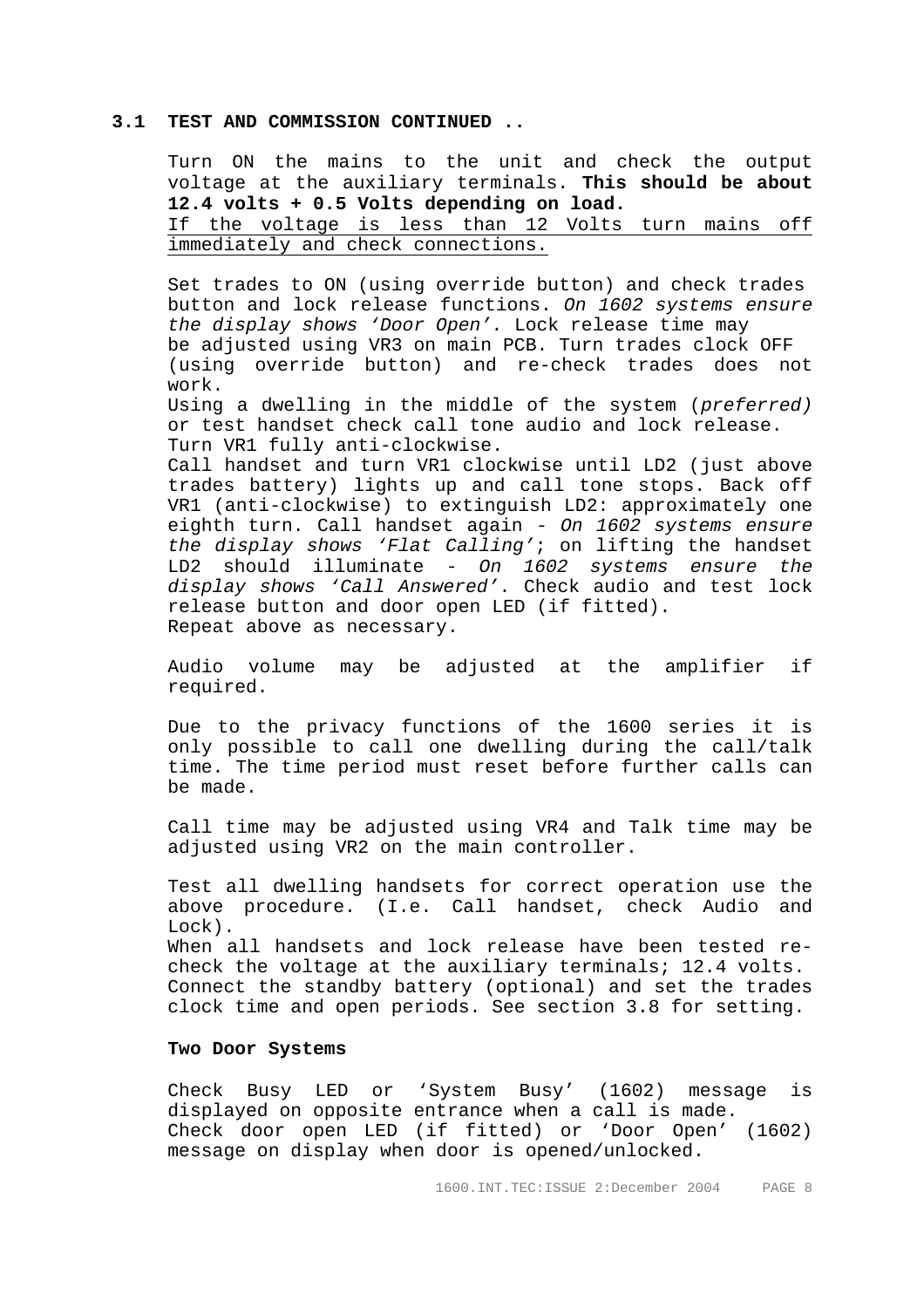#### **3.2 ANNUNCIATION TONES**

 To change the audible tone for lock release, call tone Etc. adjust the jump links as follows: J P 1 Lock tone high J P 2 Lock tone low

| J P 3 | Call tone high |               |  |
|-------|----------------|---------------|--|
| T P 4 |                | Call tone low |  |

# **3.3 LOCK RELEASE**

**ENSURE THAT ALL LOCK RELEASES ARE BONDED TO EARTH** To change lock release output to operate with various locks releases, adjust the jump links as follows: *1602 SYSTEMS WITH DISPLAY ONLY TO BE USED WITH FAIL OPEN LOCKS*  12V DC Release Fail Secure Place link on DC & DC Place link on FC

|              | 12V DC Release Fail Open | Place link on DC & DC<br>Place link on FO |
|--------------|--------------------------|-------------------------------------------|
| Voltage Free |                          | Place link on VF<br>(downwards)           |
|              | Fail Close (secure)      | Place link on FC                          |
| Fail Open    |                          | Place link on FO                          |

# **Note: IF TWO DOOR CONTROLLER IS FITTED THE 1600 LOCK TYPE LINKS MUST BE SET TO: VF & FC.**

**Note:** A 2 amp diode (minimum) must be fitted across ALL lock release, see drawing 500-076(a) and 500-080(a) for 2 Door Controller.

#### **3.4 REMOTE ADDITIONAL - AUTO ISOLATION CARDS**

The Auto isolation cards are supplied in the following format:

|  | 4 Dwellings |  |
|--|-------------|--|
|  |             |  |

- A3 3 Dwellings
- A2 2 Dwellings
	- A1 1 Dwelling

When ordering a 1600 series system, please specify the location and number of dwellings installed remote from the 1600/AF/BSU.

The input and output from the first and last card will be supplied with a female plug strip terminal block to enable termination of commons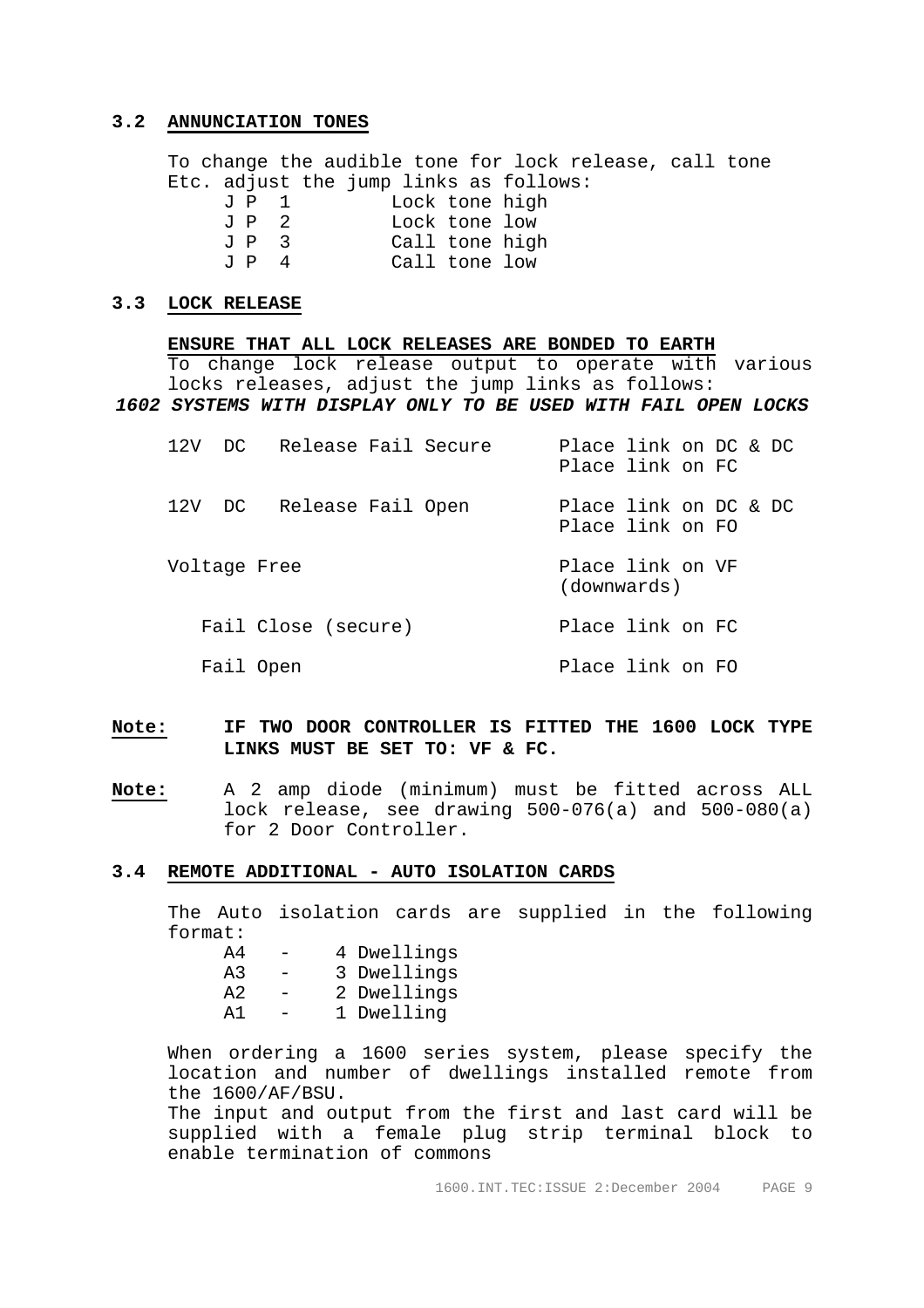# **3.5 COLOUR CODES**

See Job schematics for cable requirements. *If uncertain please ask.* 

# **Controller to Handset**

|       |              |    | 2404   | (OKAY)         |                | Type Handset. |                |        |
|-------|--------------|----|--------|----------------|----------------|---------------|----------------|--------|
|       | Colour.      | Е  | N      | N <sub>T</sub> | <b>ND</b>      | NID           |                | ייסדא  |
| $V +$ | Brown/White  |    | $^{+}$ | $+$            |                | $^{+}$        | $^{+}$         | $^{+}$ |
| 3     | White/Blue   | 3  | 3      | ζ              | ζ              | ζ             | ζ              | 3      |
| 2     | Blue/White   | 2  |        |                | $\mathcal{D}$  |               |                | 2      |
| CT    | Orange/White | S  | ST.    | ST             | ST             | ST            | S1             | SI     |
| LK    | White/Brown  | P1 | P1     | P <sub>1</sub> | P <sub>1</sub> | P1            | P <sub>1</sub> | P1     |
| DM    | White/Green  |    |        |                | <b>DM</b>      | DМ            |                | DM     |
| 0V    | Green/White  | 4  |        |                | 4              | 4             |                | 4      |

**NOTE: FOR AUDIO HANDSETS SEE WIRING SCHEMATIC 500-081 FOR VIDEO HANDSET SEE WIRING SCHEMATIC 500-083 (Section 7).** 

# **ENSURE THAT ALL UNUSED CORES ARE BONDED TO EARTH**

#### **Entrance Panel to PSU**

| Panel                      | Controller/<br>2 Door Controller           | Colour                                     |
|----------------------------|--------------------------------------------|--------------------------------------------|
| Buttons common             | <b>COMM</b>                                | Blue/Red Pair                              |
| Amp 2                      | $\overline{2}$                             | Blue/White                                 |
| Amp 3                      | 3                                          | White/Blue                                 |
| $Amp +$                    | $12V+ / A+$                                | Orange/White Pair                          |
| Amp 4                      | $0V - /A -$                                | Green/White Pair                           |
| Trades Button              | TR                                         | Brown/White                                |
| Trades Button              | TR                                         | White/Brown                                |
| Lock override sw. FS/IP+   |                                            | Slate/White                                |
| Lock override sw.          | $\texttt{FS}/\texttt{IP}-$                 | White/Slate                                |
| Lock release +ve           | LCK+                                       | Red 1.5mm single                           |
| Lock release -ve           | LCK-                                       | Black 1.5mm single                         |
| Door switch                | DM                                         | Orange/Red                                 |
| Door switch                | DM                                         | Red/Orange                                 |
|                            | 2 Door - No Display (1600)                 |                                            |
| B+ Busy LED +ve            | /B+                                        | Brown/Red                                  |
| B- Busy LED -ve or TR1 /B- |                                            | Red/Brown                                  |
| DO+ Door open LED +ve /DO* |                                            | Slate/Red                                  |
| DO- Door open LED -ve /0V  |                                            | Red/Slate                                  |
|                            | 1602 - With Display (Single and /Two Door) |                                            |
| Display TI1                | $12V+$ /B-                                 | Red/Brown                                  |
| Display TI2                | LCK-                                       | Red/Slate                                  |
| Display TI3                | RESET                                      | Green/Red                                  |
| Display TI4                |                                            | Pre wired to button COMM in entrance panel |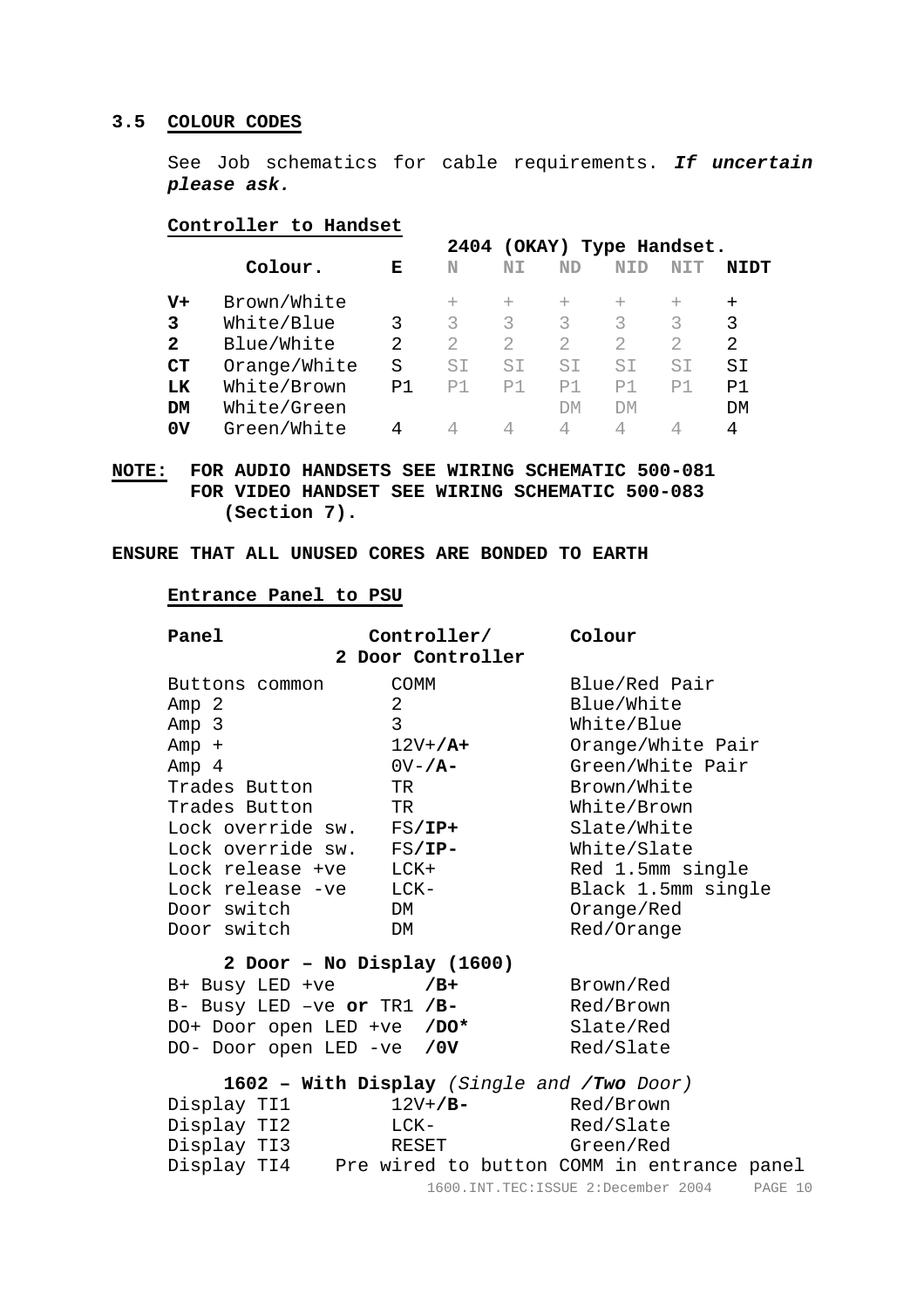#### **3.5 COLOUR CODES CONTINUED ..**

If wiring a 2 door controller, repeat above for second entrance**.** (**\*** DO1 or DO2 depending on Entrance).

#### **SEE WIRING SCHEMATICS 500-076/076a and 500-080/080a Section 7**

## **Entrance panel to dwellings (call lines).**

| Dwelling 1 | Blue/black   |                          |
|------------|--------------|--------------------------|
| Dwelling 2 | Black/blue   |                          |
| Dwelling 3 | Orange/Black | Continue standard colour |
| Dwelling 4 | Black/Orange | code for remaining       |
| Dwelling 5 | Green/Black  | dwellings.               |
| Dwelling 6 | Black/Green  | Note: A larger cable     |
| Dwelling 7 | Brown/Black  | will be required         |
| Dwelling 8 | Black/Brown  |                          |

#### **Entrance panel to lock release.**

 Lock +ve Orange/white pair or RED 1.5mm single. Lock -ve Blue/white pair or BLACK 1.5mm single. Door monitor Green/white pair

#### **3.6 COLOUR CODES TO REMOTE A1 - A4 CARDS**

 (left to right) **Functions**

|               | Not used          |              |
|---------------|-------------------|--------------|
| $\mathcal{L}$ | $\star$<br>Reset  | Green/White  |
| 3             | 2 audio           | Blue/white   |
| 4             | Call tone         | orange/white |
| 5             | Set Line          | White/brown  |
| 6             | Lock release      | white/brown  |
| 7             | Door monitoring   | White/green  |
| 8             | $^\star$<br>OV DC | White/green  |
| 9             | 3 Audio           | White/Blue   |
|               | 12V<br>DC.        | Brown/White  |

 Call wires for each dwelling to be as from entrance panel to 1600/AF/BSU.

\* These connections must be the same twisted pair.

## **3.7 SERVICE/COMMISSIONING NOTES - TESTING OF HANDSET**

 When installing a new system or a service replacement, test all controller and A2 - A4 dwelling outputs by linking from common to call input numbers 1-8 on controller or 1-4 on distribution board. This will cause the handset/test phone to call and a lock and audio test should be carried out. **ALSO TEST FROM ENTRANCES.**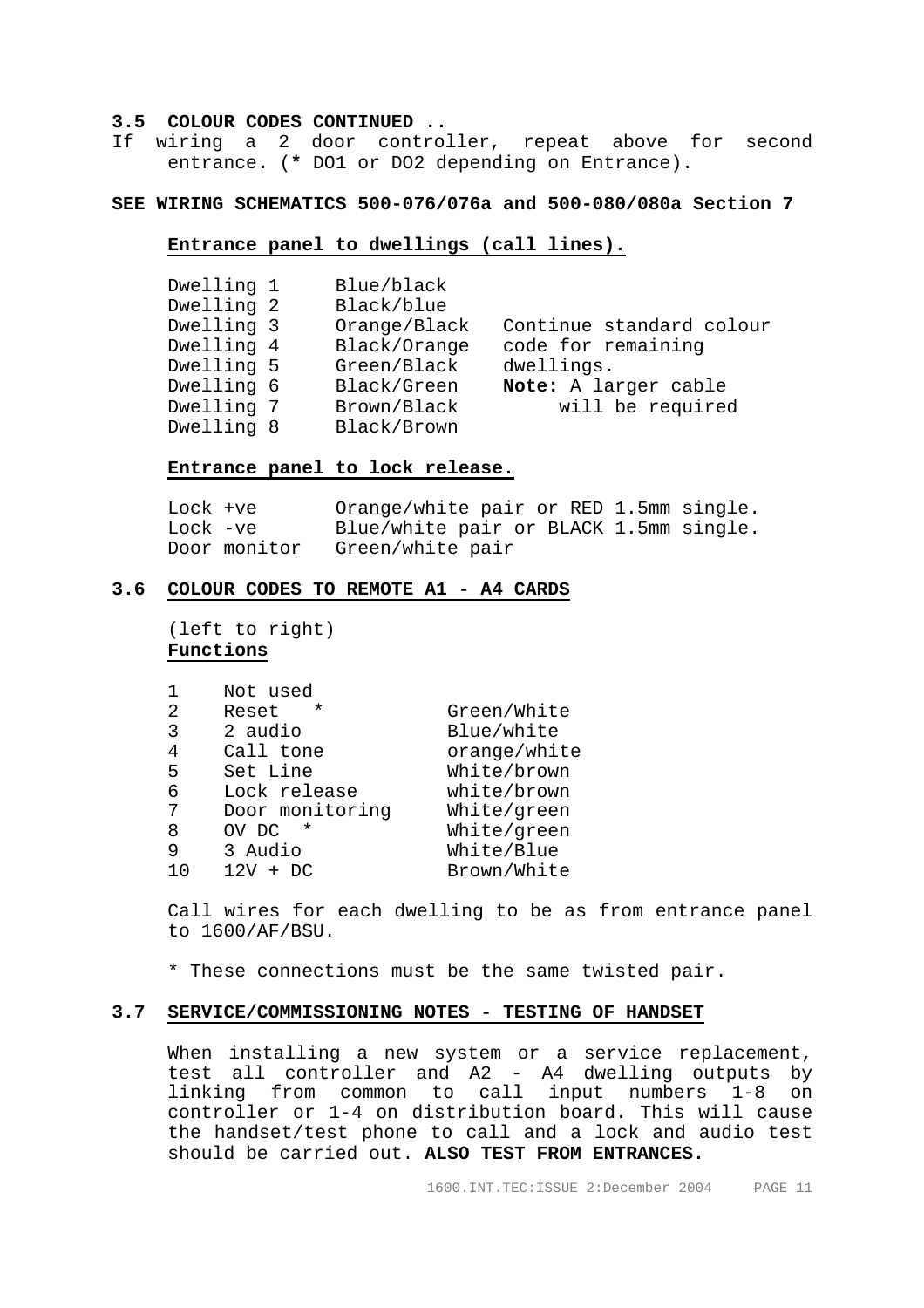#### **3.8 TIMECLOCK SETTING**

#### **Features**

112 memory locations

8 ON and 8 OFF different switching commands available each day (up to 56 ON/OFF switchings per week).

Self cancelling ON and OFF override.

Day and Time omit capability.

Shortest switching interval 1 minute.

#### **Programming**

Five setting buttons are provided; the Set button is used to sequence the module in programming mode. The Day, Hrs and Mins buttons are used to set the days, hours and minutes required. ON/OFF programmes can also be overridden till the third

subsequent programme change by using the O'ride button. To prepare the module for programming clear the memory by pressing both the Set and Day buttons simultaneously until the display disappears. On releasing the buttons the display will show 0:00 INT with the colon flashing.

# **Setting the Clock Time**

To set the clock time press the Set button briefly and release, the display shows 0:00 INT with "C" flashing at the right of the display. Press the Day button until the black dot indicates the desired day of the week (1-7). If in doubt use day 1 as Monday.

Use the Hrs button to set the hours followed by the Mins button to set the minutes to the actual clock time. Rapid selection can be achieved by continuously holding down either the Hrs or Mins buttons.

If the Set button is now pressed briefly and then released, the display will return to the correct time of day with the colon flashing. The module is now in its operating condition and will switch "ON" and "OFF" according to the programmes set. To alter the clock setting subsequently there is no need to clear the memory first.

NB: Pauses of 15 seconds or more during the clock setting will result in automatic return to the operating condition.

1600.INT.TEC:ISSUE 2:December 2004 PAGE 12 Important: After setting a clock time that falls within a programmed "ON" period, the unit will not switch "ON".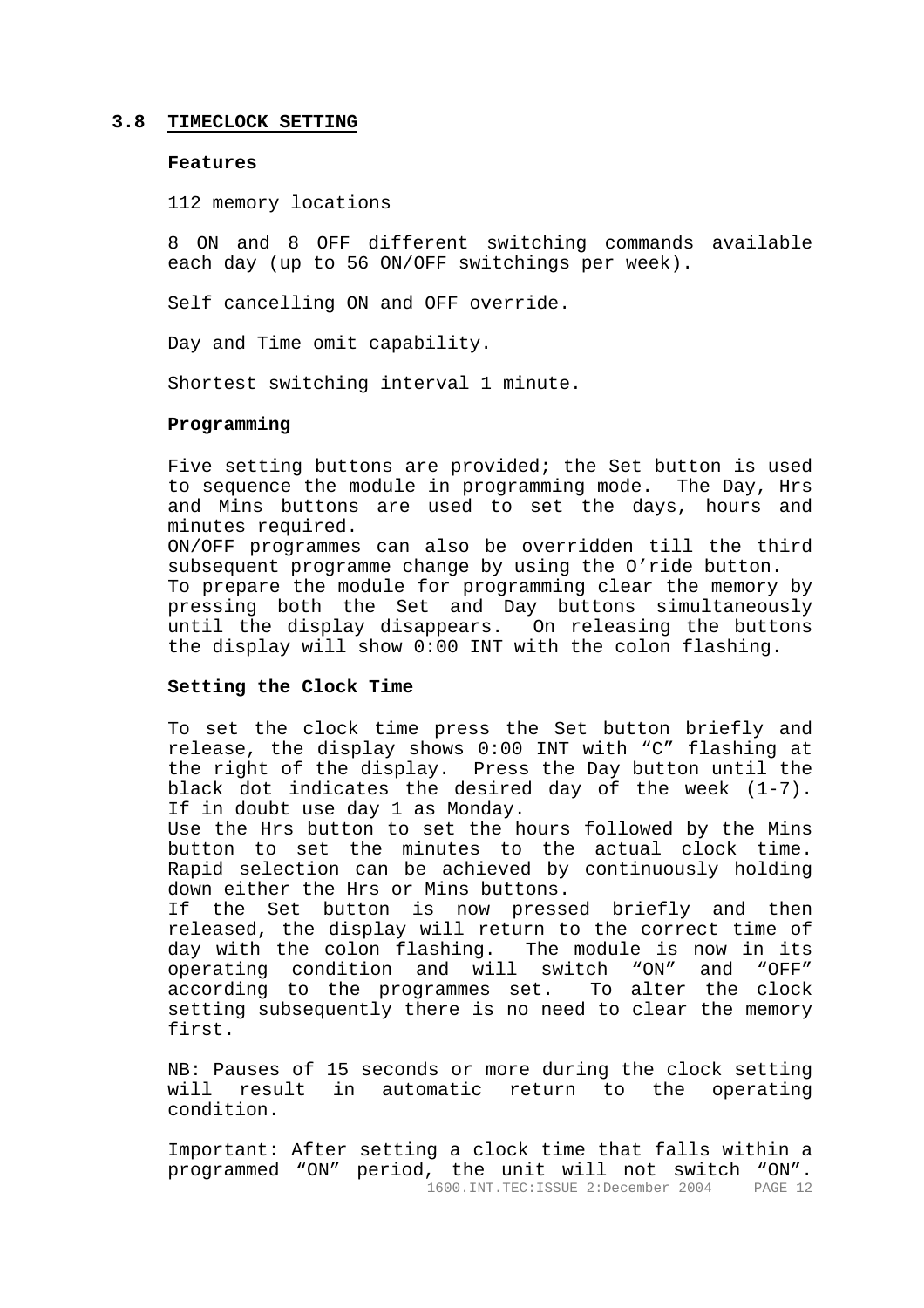An "ON" time only (leaving the "OFF" time blank i.e. --:- -) can be programmed for just after the current clock time on the current day and the unit will turn "ON" when the clock time equals the programmed "ON" time and behave<br>to programme subsequently. There is no need to remove There is no need to remove this "ON" programme after start up.

## **Planning the Programmes**

A programme is a pair of ON/OFF settings that will dictate when the appliance will switch "ON" and "OFF". Programmes can be set before or after setting the clock time.

Programmes can be carried over midnight by programming the required "ON" time and then an "OFF" at 0:00 for the first day, followed by an "ON" at 0:00 and the required "OFF" time for the second day.

#### **Setting Programme 1**

Press the Set button and hold it down for about 3 seconds until the display shows  $--:--$  on with a flashing "1" (indicating programme 1) appearing underneath the "ON" indicator and the day indicator will point to day 1. To programme the first ON/OFF times for day 1 set the "ON" time required by pressing the Hrs and Mins buttons separately until the desired time is displayed. Press the Set button briefly and the display shows --:-- on and the programme 2 "ON" time can now be entered as for programme 1.

NB: Pauses of 15 seconds or more during programming will result in automatic return to the operating condition.

Programming the module for day 1 should continue in this way up to programming eight is so desired.

NOTE: It is not necessary to enter all eight programmes available to you on this day, those not required should be left blank (-- :--). You can also day omit by not programming any ON/OFF times on the day you require no switchings.

#### **Setting Programmes – Day 2, 3 etc.**

If the display still shows a day 1 "ON" or "OFF" programme press the Day button and the day indicator will move above day 2. If, instead, the display shows the clock time with the colon flashing press the Set button and hold down for about 3 seconds until the display shows the first programme "ON" time for day 1. Press the Day button again briefly and the day indicator will move

1600.INT.TEC:ISSUE 2:December 2004 PAGE 13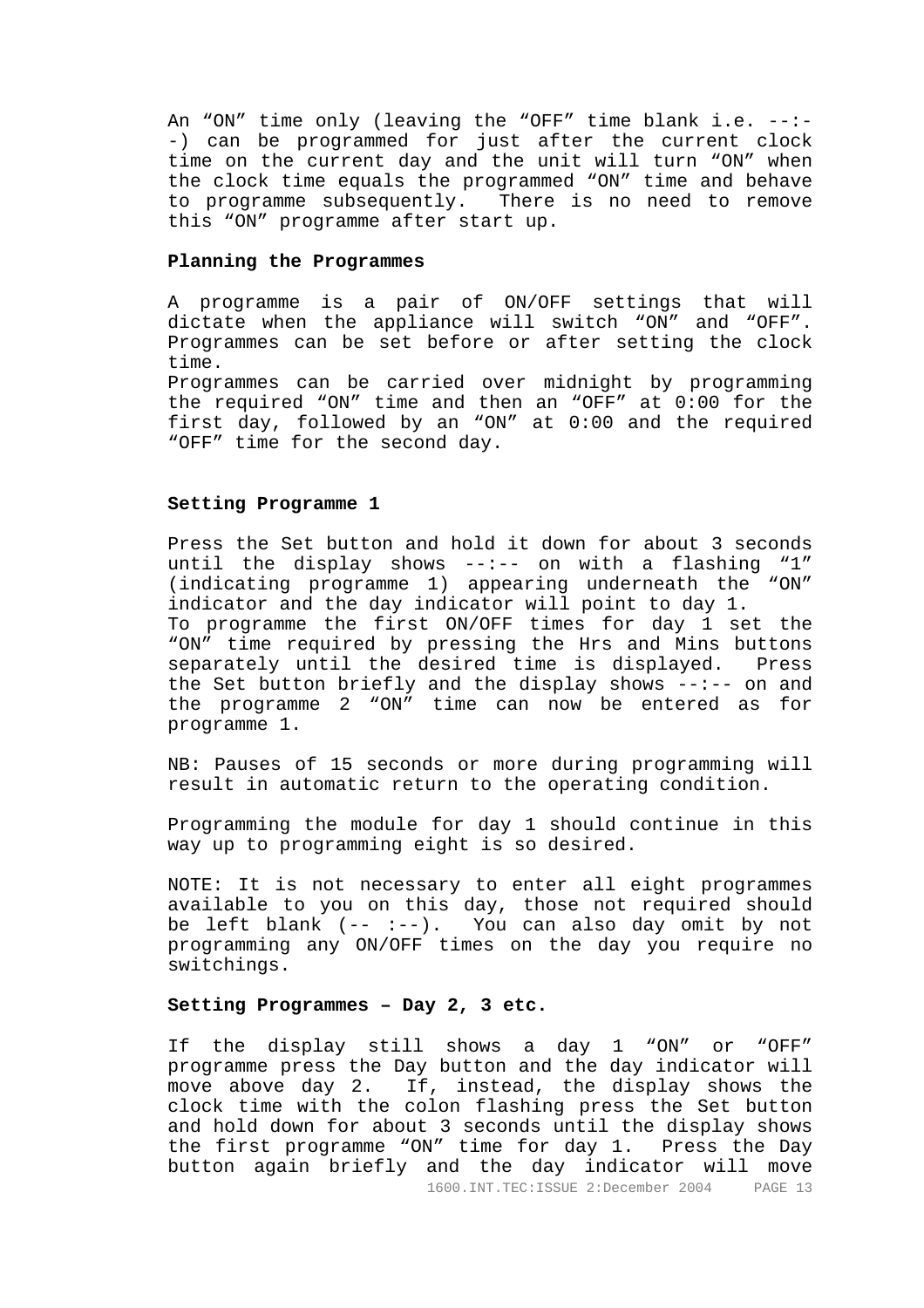above day 2. In either case the display will change to - -:-- on with a flashing 1 (indicating programme 1 on day 2) appearing underneath the "ON" indicator.

The required programmes can now be set for day 2 in the same way as for day 1. Days 3 to 7 can be programmed in the same way as for days 1 and 2.

Once the programming is complete press the Set button and hold down for about 3 seconds until the display returns to the correct time of day with the colon flashing. The module is now in its operating condition.

#### **Suspending Programmes**

Press and hold down the Set button for about 3 seconds until the first "ON" programme, day 1 is displayed. Press the Day button repeatedly until the day indicator points to the day on which you wish to suspend the ON/OFF time. Press the Set button repeatedly until the "ON" or "OFF" time of the programme you wish to suspend is displayed. Now press the O'ride button. A black "X" will appear

indicating that both the "ON" and "OFF" times for this programme have been suspended until reinstatement by the user. There is no limit to the number of programmes you can suspend.

To reinstate a suspended programme return to either the "ON" or "OFF" time of the programme which has been suspended and cancel the black "X" by pressing the O'ride button. The ON/OFF programme will now operate on the selected day.

#### **Reviewing the Programmes**

Press and hold down the Set button for about 3 seconds until the first programme "ON" time for day 1 is displayed. Press the Day button repeatedly until the day indicator points to the day to be reviewed after which repeated brief pressing of the Set button will display each programme or unused setting in sequence for that day. At any point the setting may be altered, if required, by use of the hour and minute buttons. To review another day press the Day button until the day indicator points to the required day and us the Set button to select programme times as before.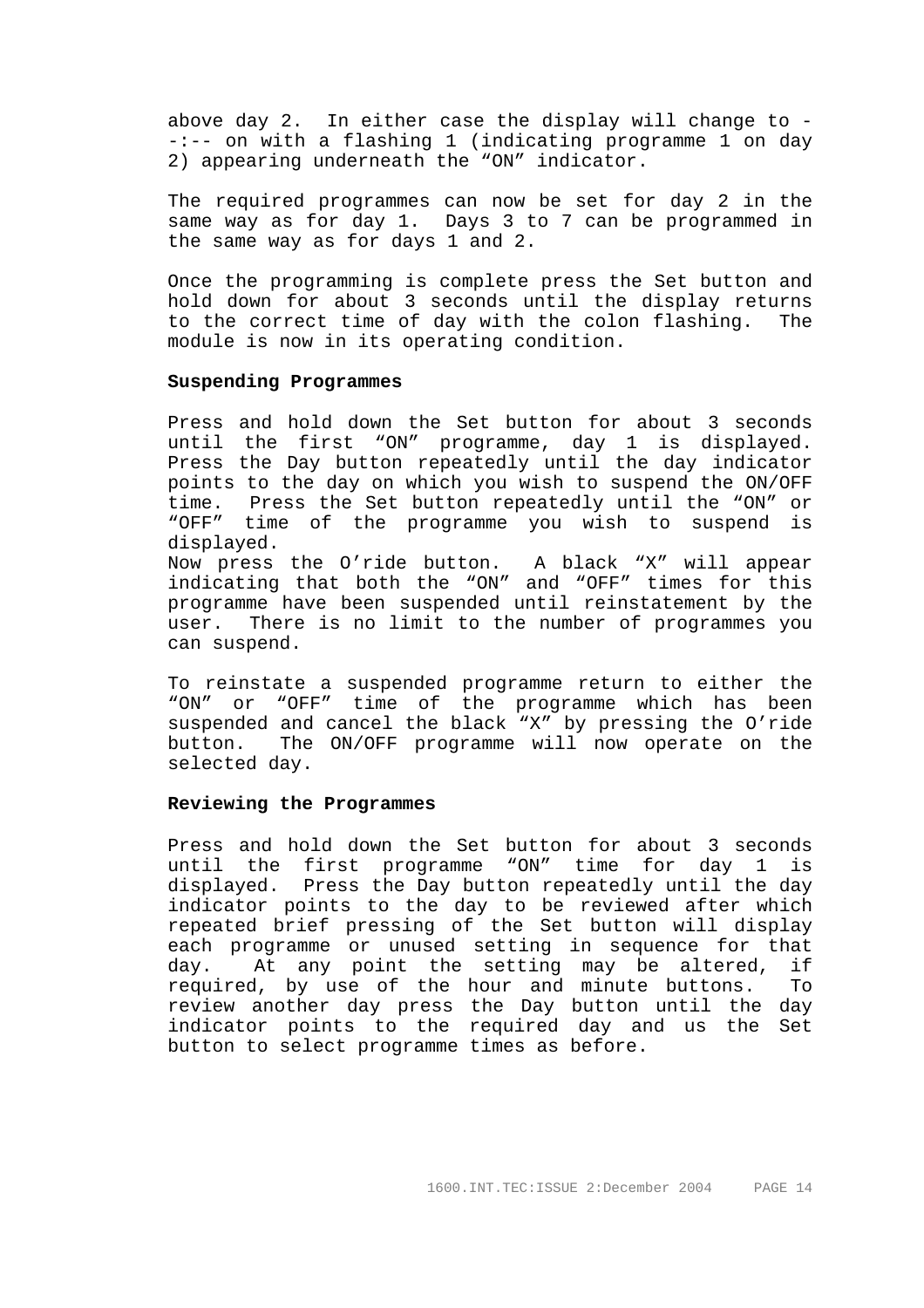#### **4: TWO DOOR CONTROLLER**

#### **4.1 CONNECTION DETAILS**

*Note:* **See Section 2 for Single Door Controller Connections.**

# **SAFETY CAUTION**

**ENSURE THE 240V MAINS IS OFF AND ISOLATED BEFORE PROCEEDING.** 

## **TAKE EXTRA CARE WHEN ADJUSTING VOLTAGES.**

 The connection from the mains to the power supply is made using the plug provided.

ENSURE THAT ALL EARTH BONDING IS MADE TO THIS UNIT.

DO NOT SWITCH THE MAINS ON UNTIL ALL CONNECTIONS ARE MADE.

#### **POWER SUPPLY:**

 Connection from power supply to the controller is made via push together modular connectors. (On RED (+VE) and BLACK (-VE) wires.

#### **1600 CONTROLLER:**

- **PL1** = Connections to additional distribution card via cable assembly. (Optional).
- **PL2** = Dwelling call lines.
	- 1 : Connect to CALL button in entrance panel, first dwelling.
	- 2 : Connect to Call button in entrance panel, second dwelling.

Continue for remaining dwellings up to 8.

**PL3 =** Link via cable to Two Door Controller board **PL1** (1600SW2D) and battery backup.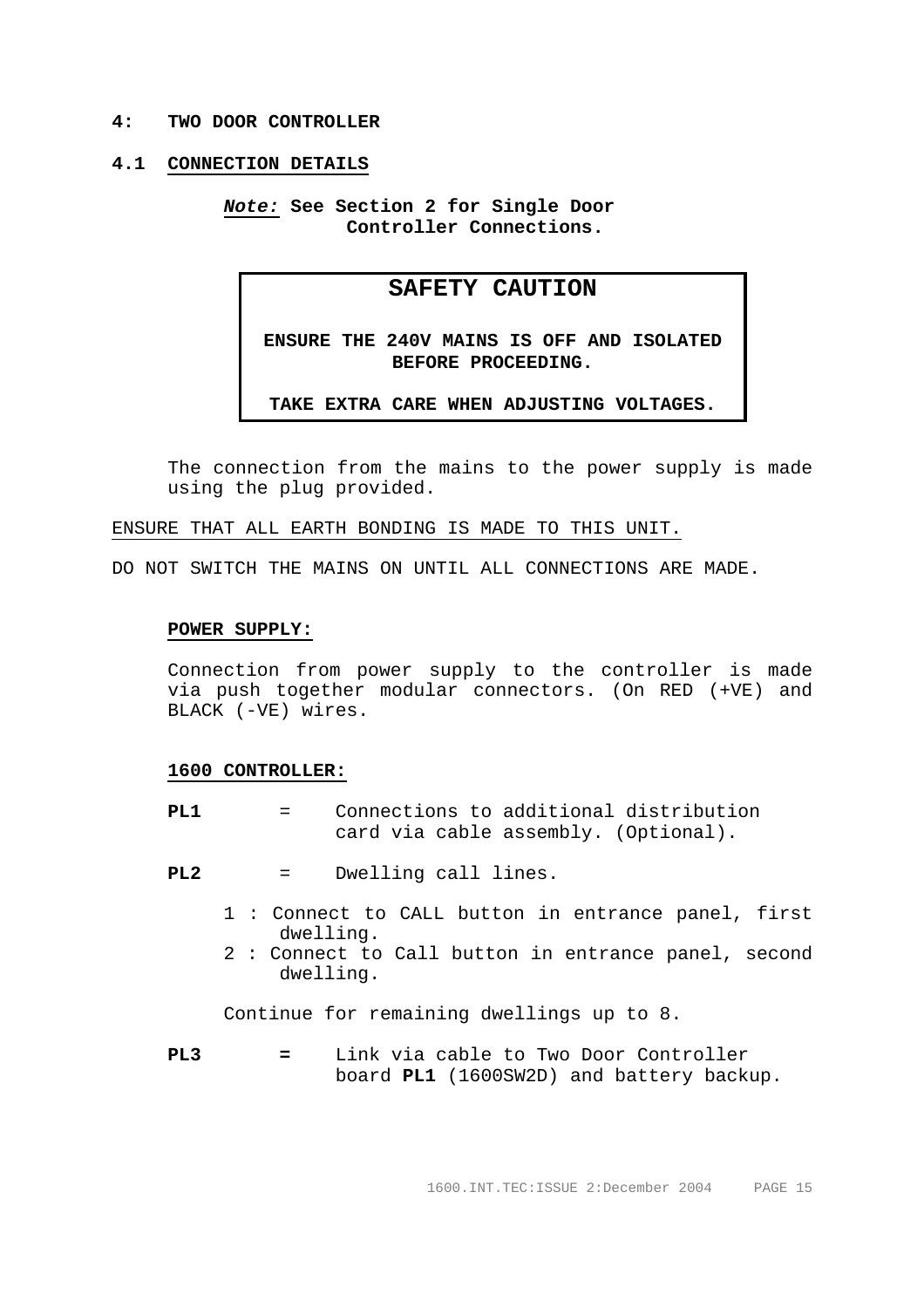# **4.1 CONNECTION DETAIL CONTINUED ..**

 **1600SW2D TWO DOOR CONTROLLER:** *1600 and 1602 systems* 

| TB2            |                           | Main connections to Entrance panel and<br>Lock. |
|----------------|---------------------------|-------------------------------------------------|
| <b>COMM</b>    | $=$                       | Connected to the common of all the call         |
|                |                           | buttons at the entrance panel                   |
| 2              | $=$                       | Amplifier Audio to handsets (2)                 |
| $\overline{3}$ | $=$                       | Amplifier Audio from handsets (3)               |
| $A+$           | $=$                       | $Amplifier supply (+)$                          |
| $A-$           | $=$                       | Amplifier supply $(4/)$                         |
| $I/P+$         | $\sim$ $\sim$ $\sim$      | Lock override +ve input (Option)                |
| $I/P-$         | $\mathbf{r} = \mathbf{r}$ | Lock override -ve input (Option)                |
| TR             | $=$ $-$                   | Connected to TRADES button                      |
| TR             | $=$ $-$                   | Connected to TRADES button                      |
| LCK+           | $=$                       | 12v+ supply to lock release                     |
| $LCK-$         | $=$                       | Ov- supply to lock release                      |
|                |                           | 1602 panels: Plus Display TI2 (Fail Safe locks) |
| DM             | $=$                       | Connected to door monitor contact               |
| DM             | $=$                       | Connected to door monitor contact               |
|                |                           | (This may be connected to lock release-         |
|                |                           | latch bolt monitoring if fitted)                |
| RESET          |                           | = 1602 panels Only: Display TI3                 |
| $B+$           | $=$                       | Connect to busy LED +ve $(B+)$                  |
| $B -$          | $=$                       | Connect to busy LED -ve $(B-)$                  |
|                |                           | 1602 Panels: Display TI1                        |
|                |                           |                                                 |

Repeat for second entrance: **TB4** 

# **NOTE:** *PL3 COMM from 1600 controller connects to Display TI4*

**TB3** = Connections to Entrance panel

|                                         | 1600 - With No Display                              |  |  |  |
|-----------------------------------------|-----------------------------------------------------|--|--|--|
| DO1                                     | Connect to door open LED +ve $(D+)$ Door 1          |  |  |  |
|                                         | Optional buzzer                                     |  |  |  |
| 12V                                     | = Auxiliary output +ve                              |  |  |  |
| 0 <sub>V</sub>                          | Auxiliary output -ve<br>$=$ $-$                     |  |  |  |
|                                         | Note: Use in conjunction with 1001/FDU Fused        |  |  |  |
| Distribution Unit. See drawing 1001/FDU |                                                     |  |  |  |
| DO2                                     | Connect to door open LED +ve (D+) Door 2<br>$=$ $-$ |  |  |  |
|                                         | Optional buzzer                                     |  |  |  |
|                                         |                                                     |  |  |  |

# **1602 – With Display**

| Display TI1 | $B -$ | (As above)                                 |  |
|-------------|-------|--------------------------------------------|--|
| Display TI2 | LCK-  | (As above)                                 |  |
| Display TI3 | RESET | (As above)                                 |  |
| Display TI4 |       | Pre wired to button COMM in entrance panel |  |

**SEE WIRING SCHEMATIC 500-080 and 500-080a Section 7**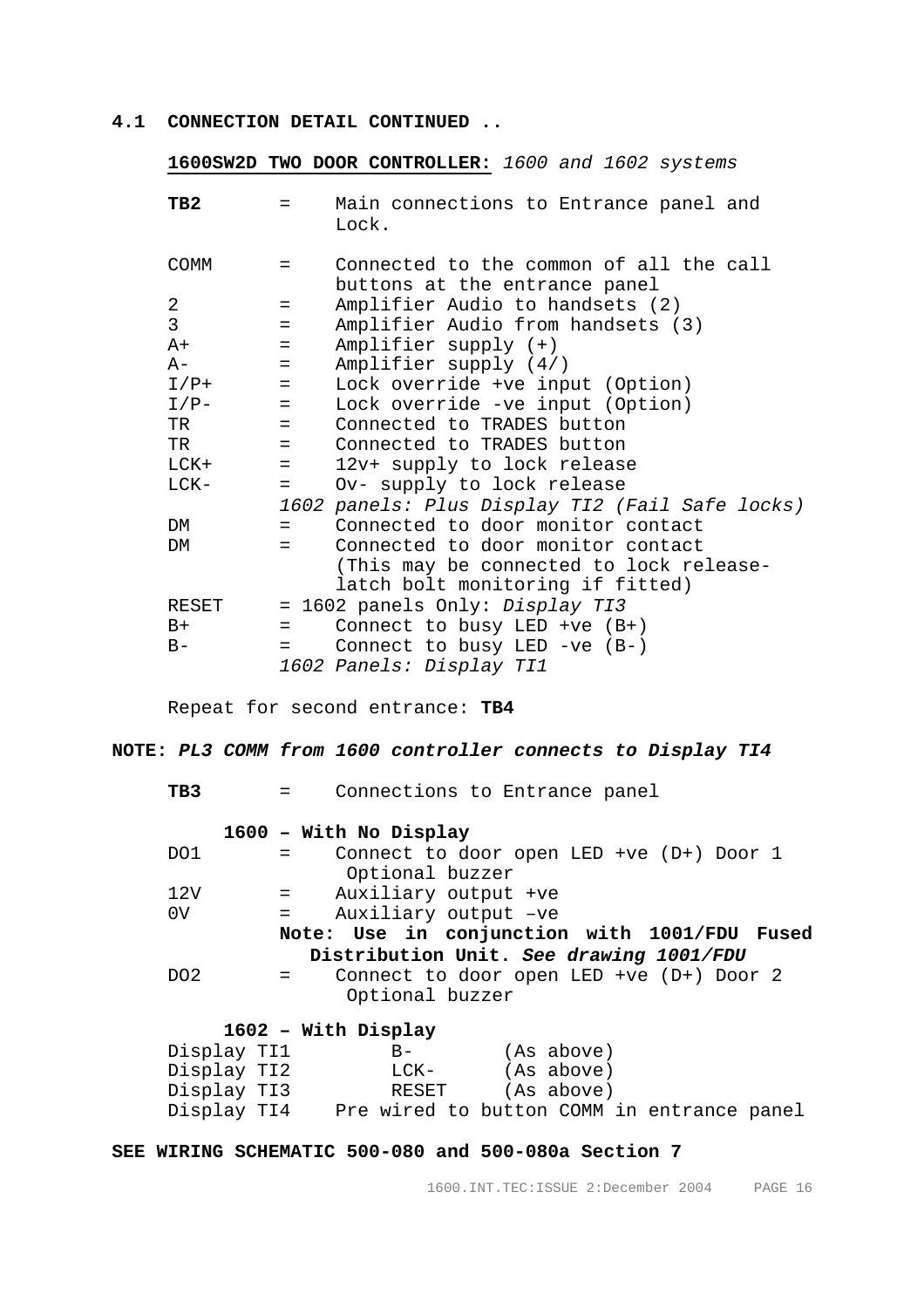# **4.2 TEST AND COMMISSION**

#### **Follow Section 3 for test procedure.**

 Check audio and test lock release button and door open LED (if fitted) to all dwellings from both Entrances.

#### **4.3 ANNUNCIATION TONES**

 To change the audible tone for call, adjust the jump links as follows:

| JP 1 |   | Not Fitted     |
|------|---|----------------|
| JP 2 |   | Not Fitted     |
| JP 3 |   | Call tone high |
| J P  | 4 | Call tone low  |

#### **5: SYSTEM CARE**

#### **5.1 MAINTENANCE**

 The 1600 system requires little or no maintenance due to its design, using C.M.O.S. Technology. However, it is recommended that the following check is carried out annually.

#### **BATTERY**

 Battery should be tested for voltage by removing charger leads and placing meter across + and - Voltage reading must be 12.0 - 13.0 volts. If Battery voltage exceeds or is below these readings. Change battery for new unit.

#### **VOLTAGE OUTPUT**

Place meter across aux + and - Reading must be 12.0 - 13.0 volts. If reading exceeds or is below these perimeters check system completely including wiring and if necessary adjust voltage regulation by turning VR1 in the power supply unit.

#### **5.2 AUXILIARY OUTUT**

The Auxiliary output is NOT to be used for the main Lock supply.

 The Fused Distribution Unit (1001/FDU) should always be used with this output.

If the +12V fails to the entrance amp and Auxiliary output, but the rest of the board is functional, check for any short circuits or overload to these outputs. These outputs are protected by a resettable fuse; once the short/overload has been removed the supply will return.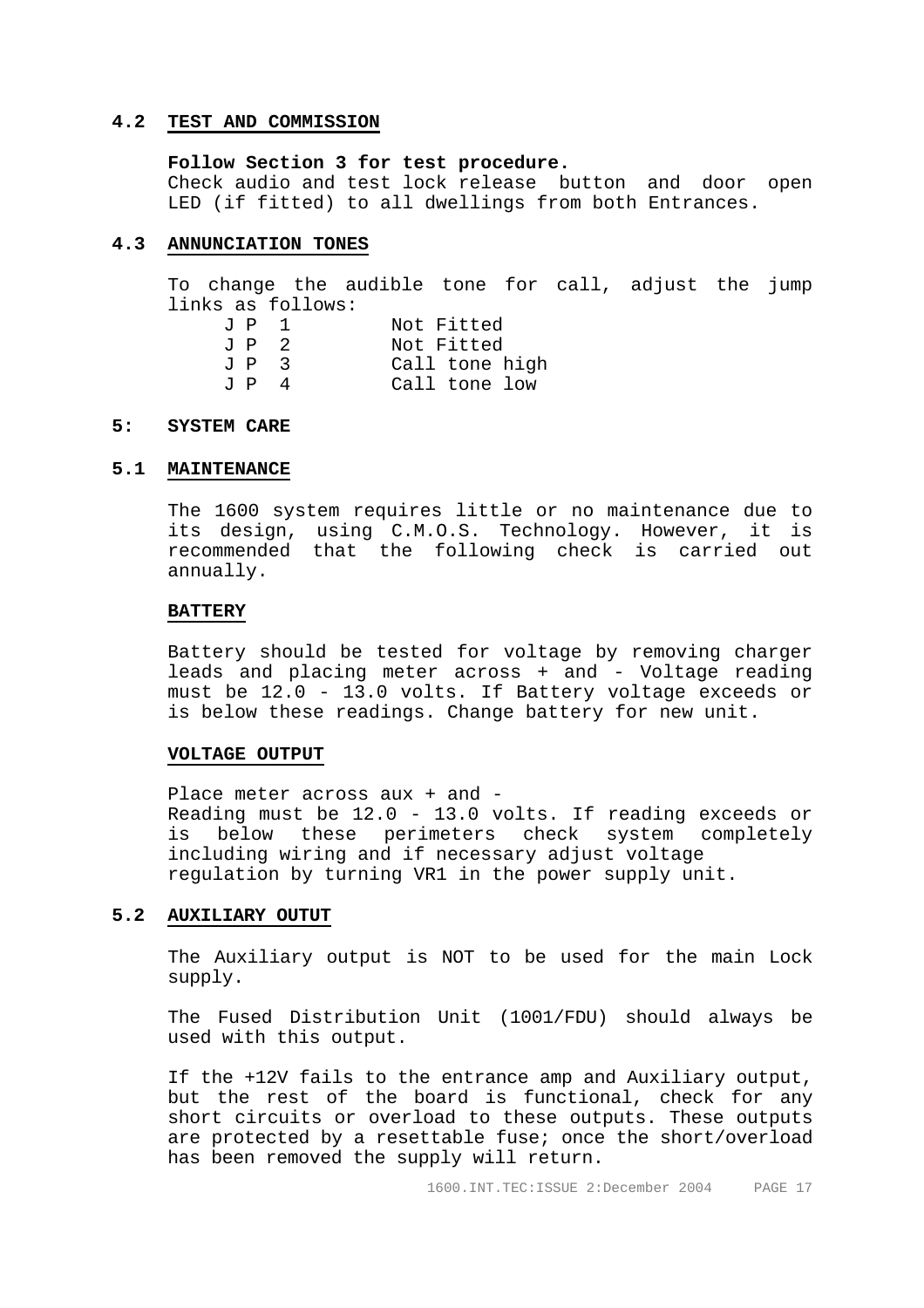#### **6: OPTIONS (INCLUDING ADDITIONAL CABLING REQUIREMENTS)**

# **6.1 1602 DISPLAY**

Top line: Block/Building Name up to 20 characters

Bottom line; Operation messages: Flat Calling Call Answered Door Open System Busy

# **6.2 VIDEO SYSTEM (1600)**

From handset to controller RG59 Coaxial cable. cabinet. (Distribution Amps). From controller (amps) cabinet 1 x RG59 Coaxial cable. to remote distribution cabinet. From entrance panel to controller 1 x RG59 Coaxial cable. cabinet. (Amps). \*From 18 Volt PSU to controller 2 x 1.5mm Singles cabinet (Upto 8 dwellings)

\*For each additional 12 dwellings 2 x 1.5mm Singles

# **NOTE: FOR VIDEO HANDSET WIRING SEE SHEMATIC 500-083 (Section 7).**

#### **6.3 ACCESS CONTROL** Examples Only – Please call ISM Projects

#### **KERI**

Reader to Controller. 1 x Beldon 9536 Locks 2 x 1.5mm Red & Black Exit Button 1 x 4 Pair 1308 CW Controller to 1600/FBSU 1 x 4 Pair 1308 CW

# **KERI Network**

From first controller to PC 1 x Beldon 8723 Between controllers. 1 x Beldon 9502 or 8723

## **PAC**

Reader to Controller 6 Core Alarm cable Locks 2 x 1.5mm Red & Black Exit Button 1 x 4 Pair 1308 CW Controller to 1600/FBSU 1 x 4 Pair 1308 CW For modem connections please call ISM Projects

**PAC Network** 

Between Controllers 6 Core Alarm cable

1600.INT.TEC:ISSUE 2:December 2004 PAGE 18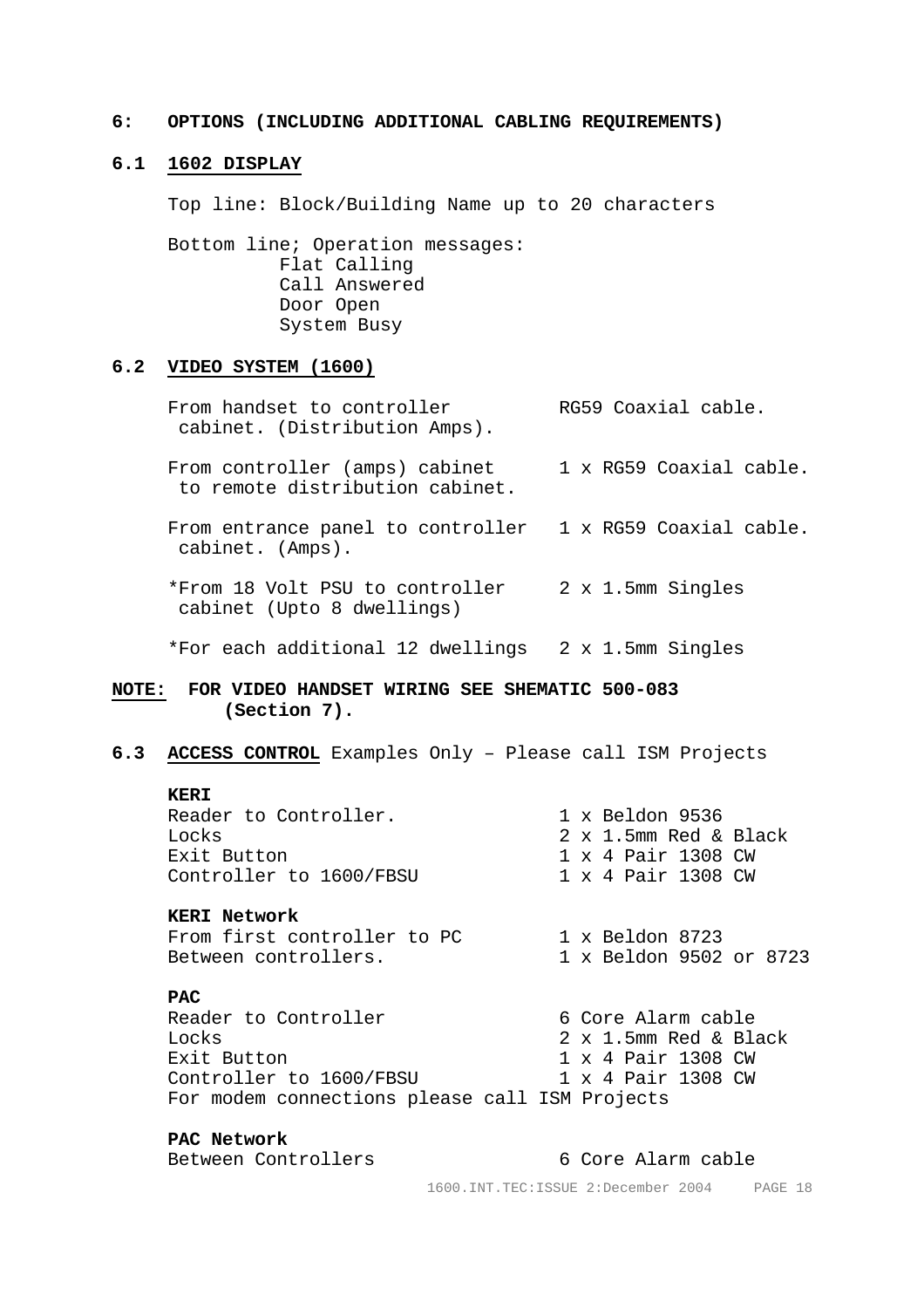# **SCHEMATICS**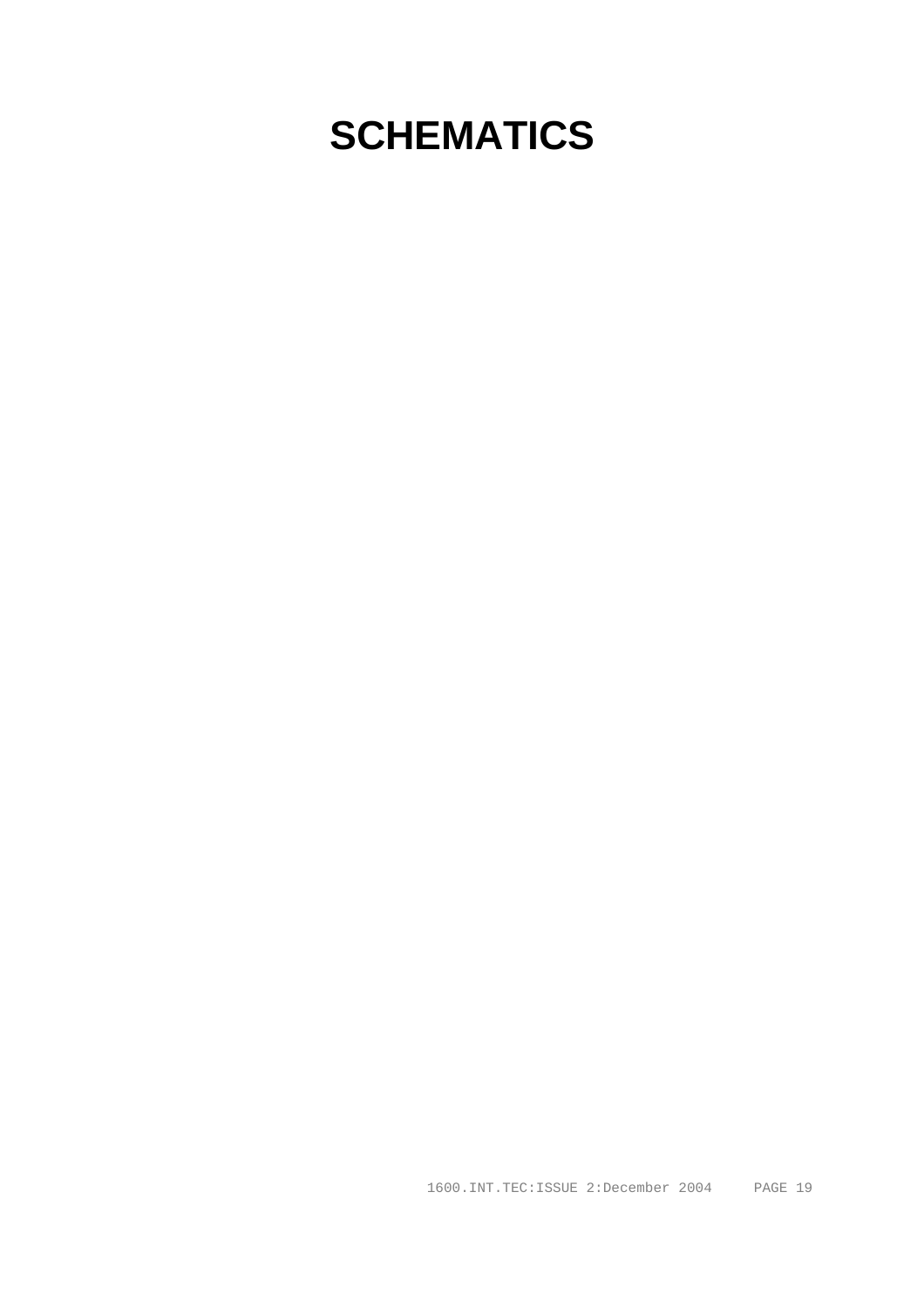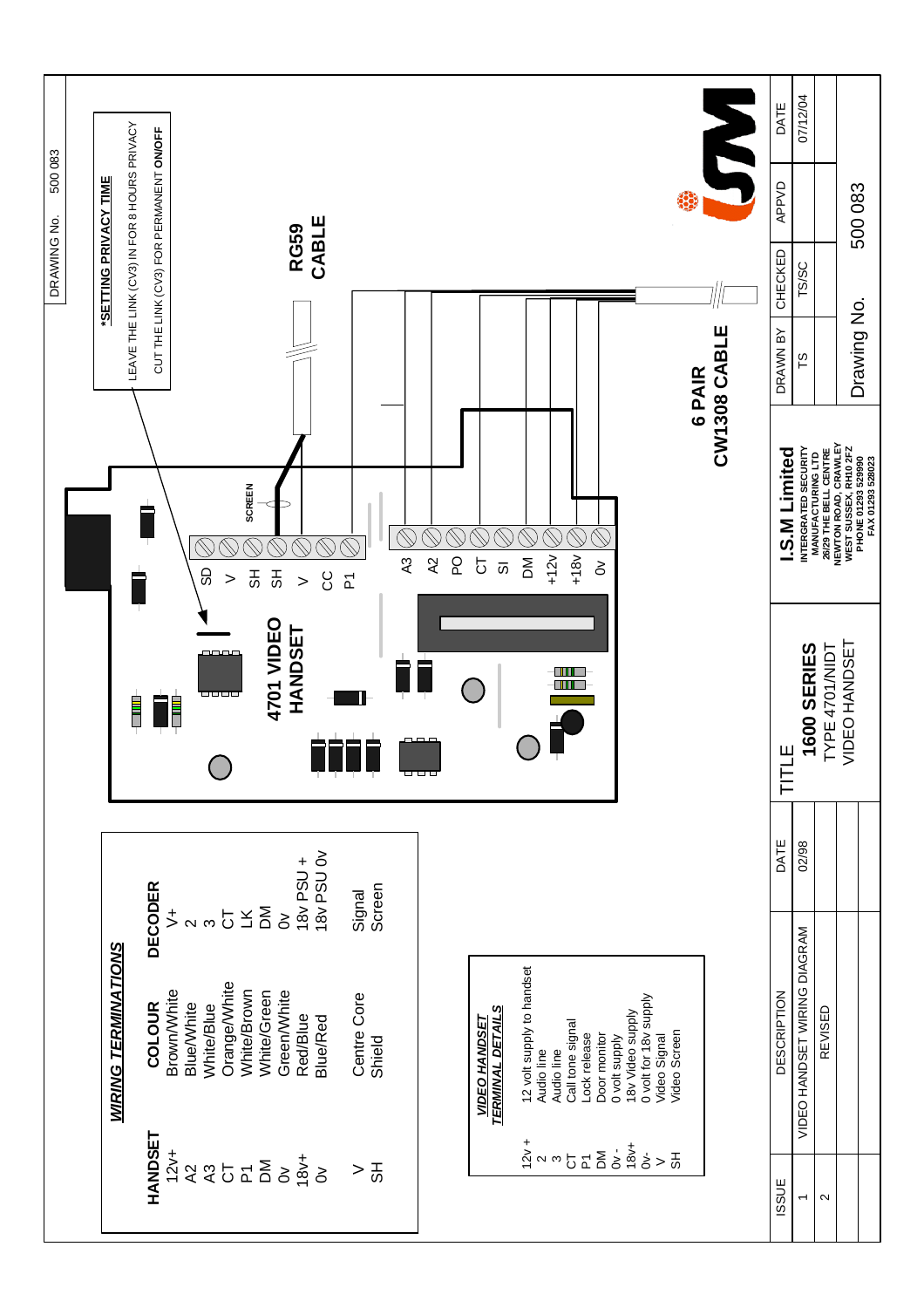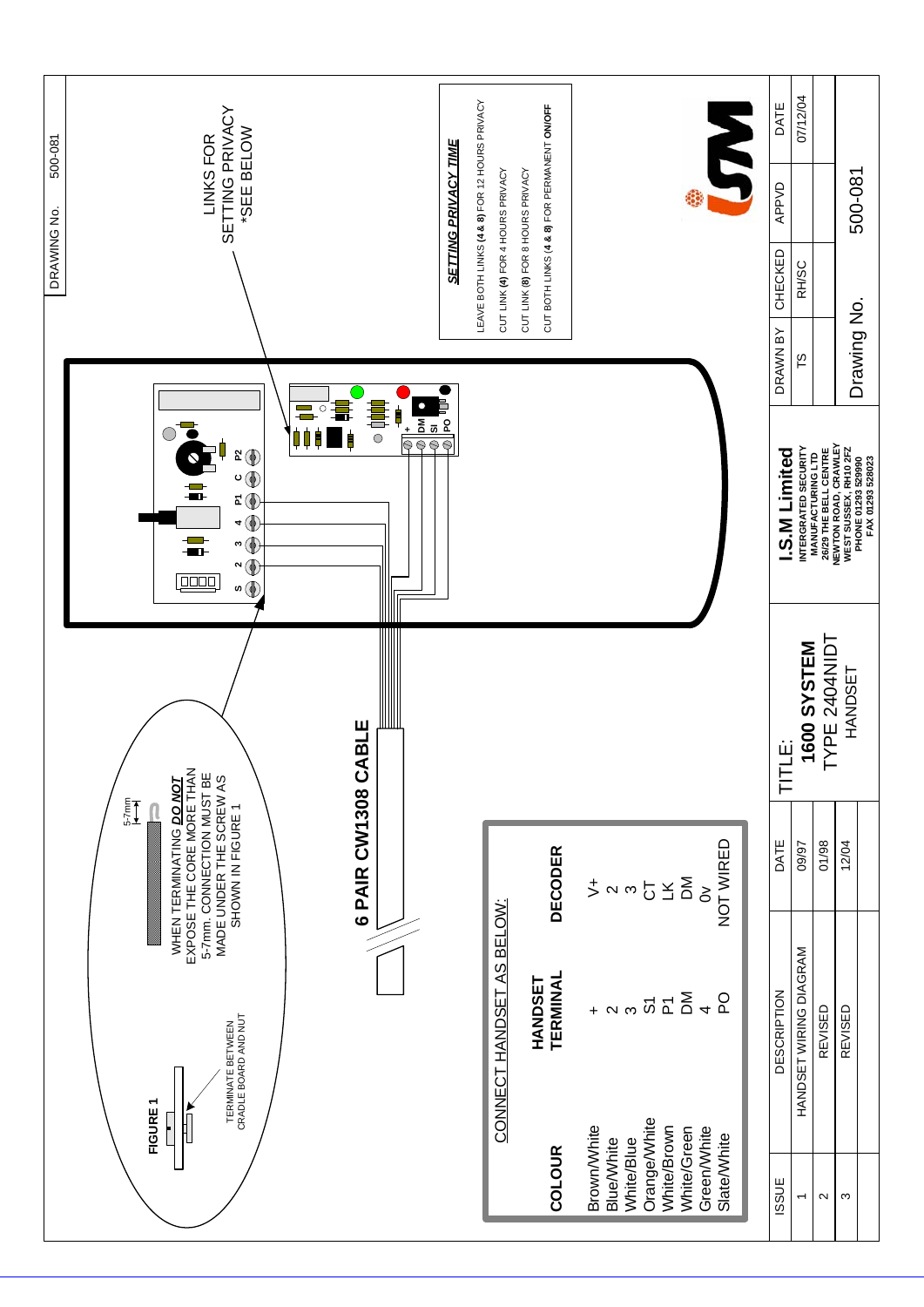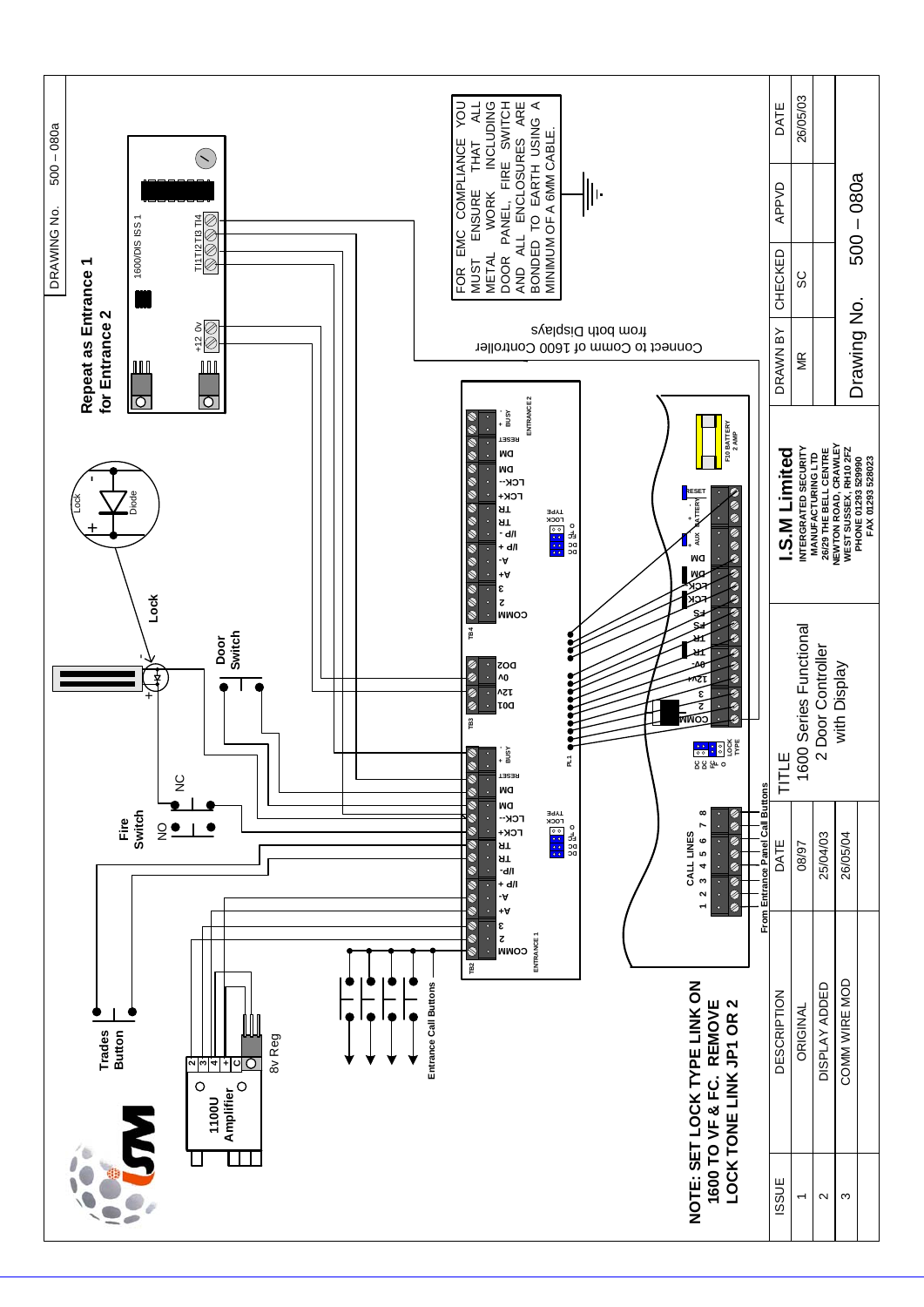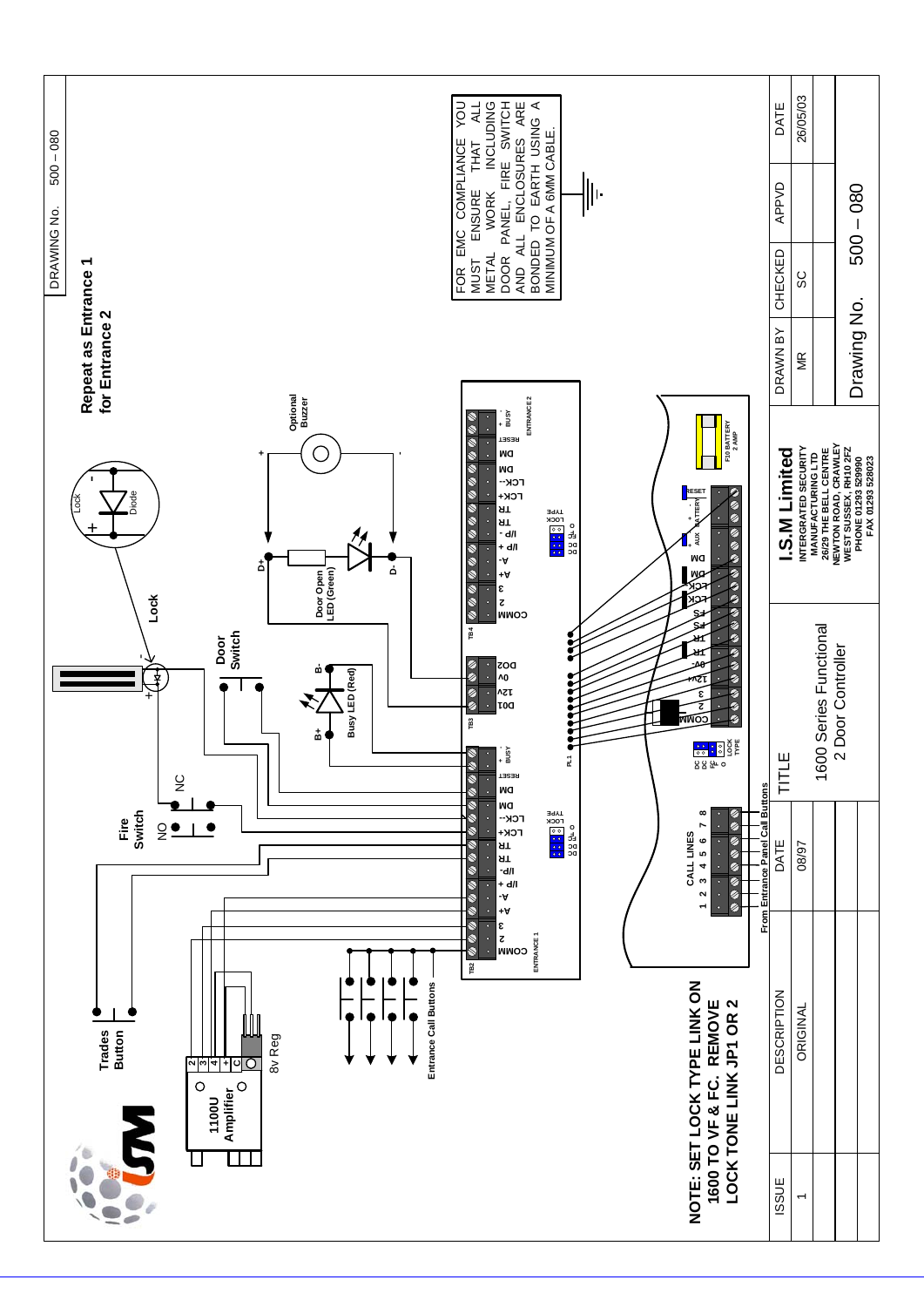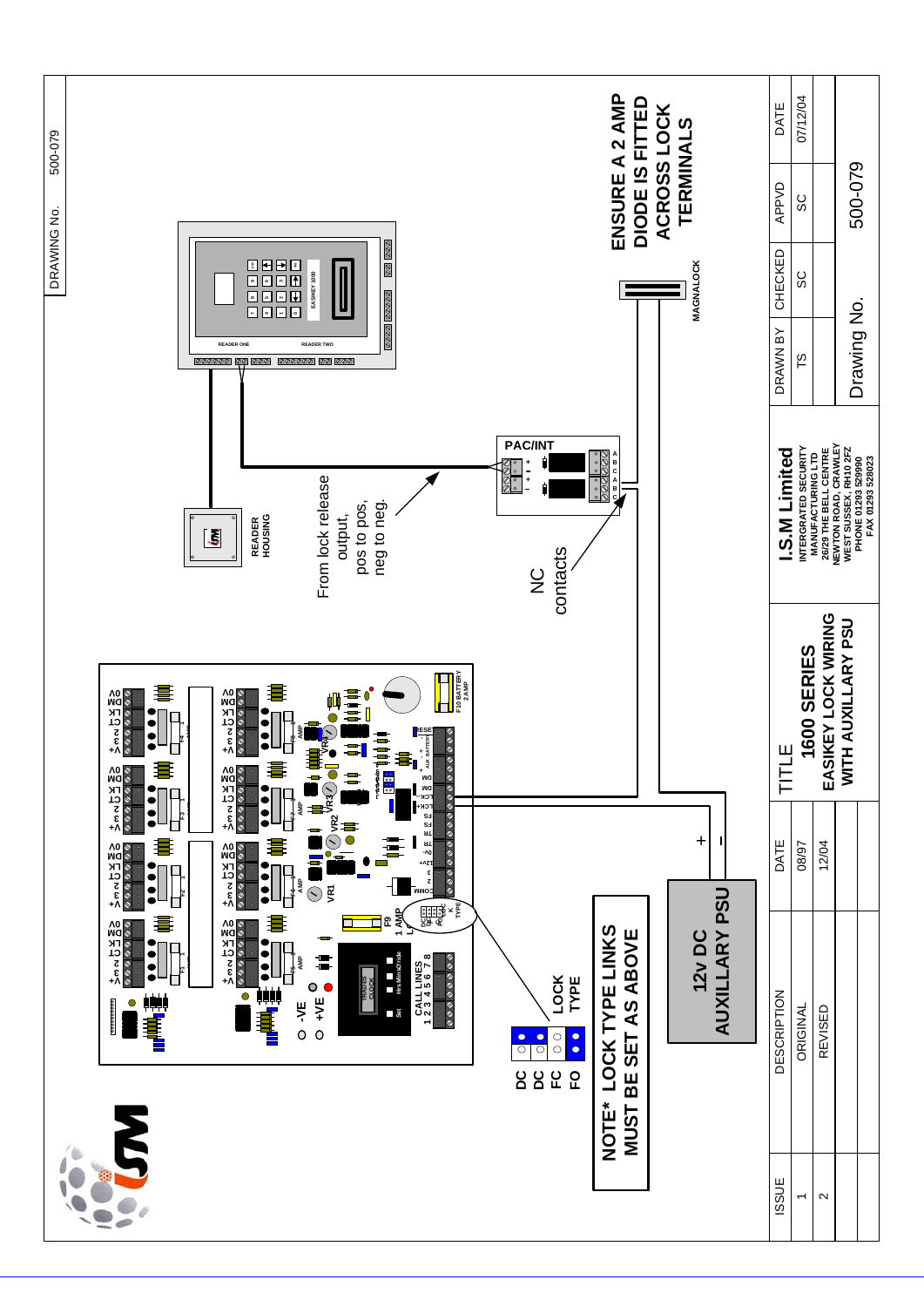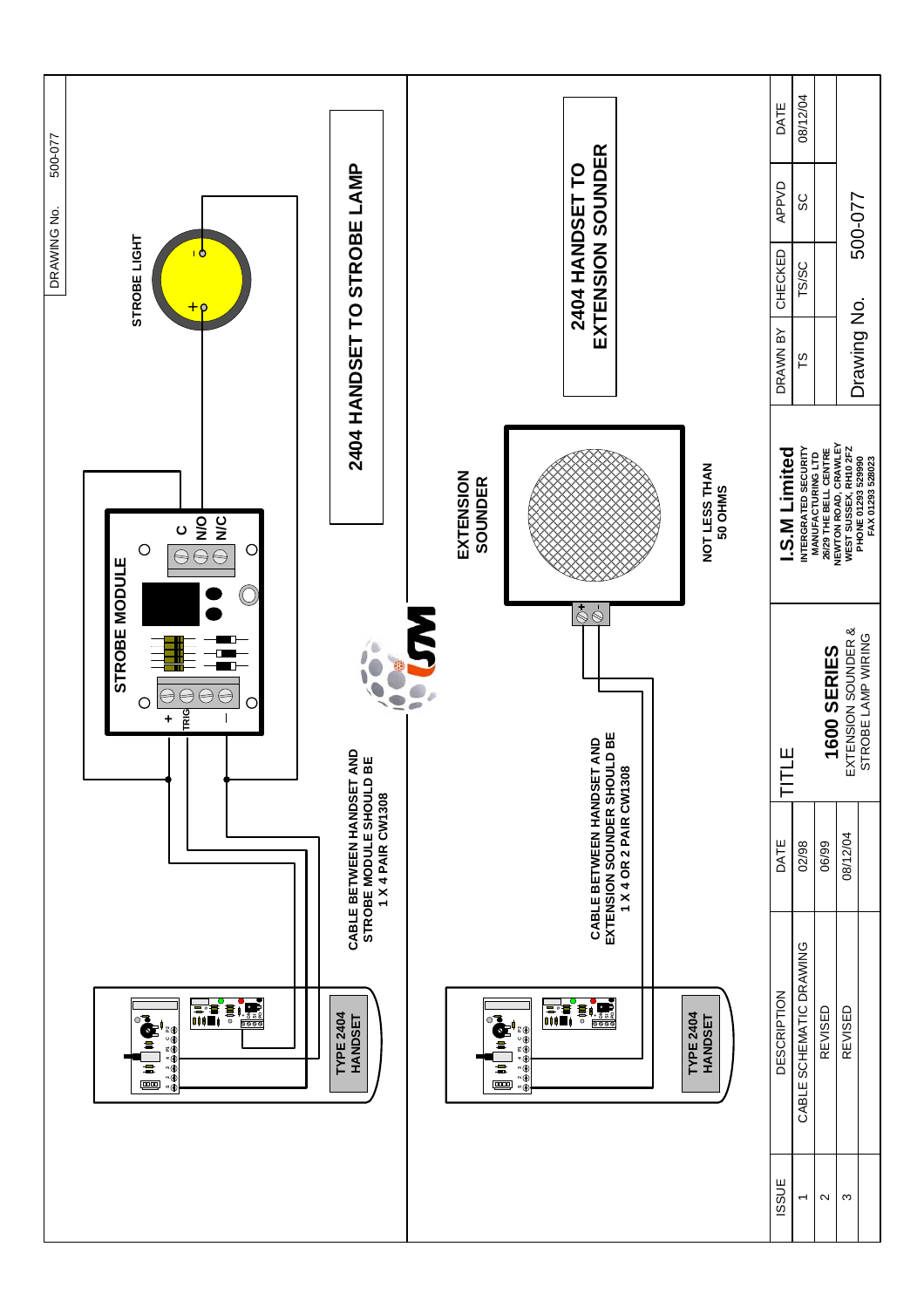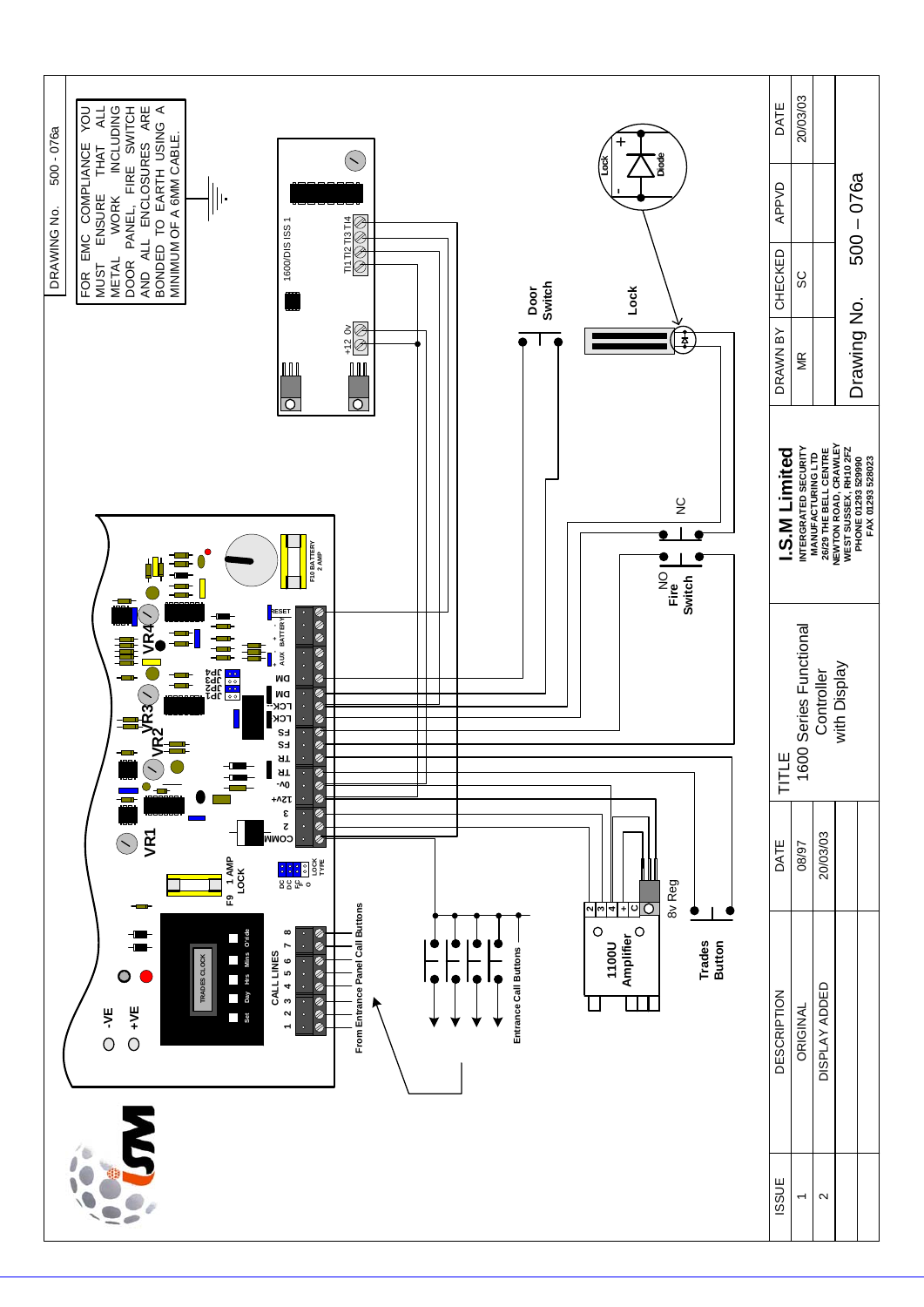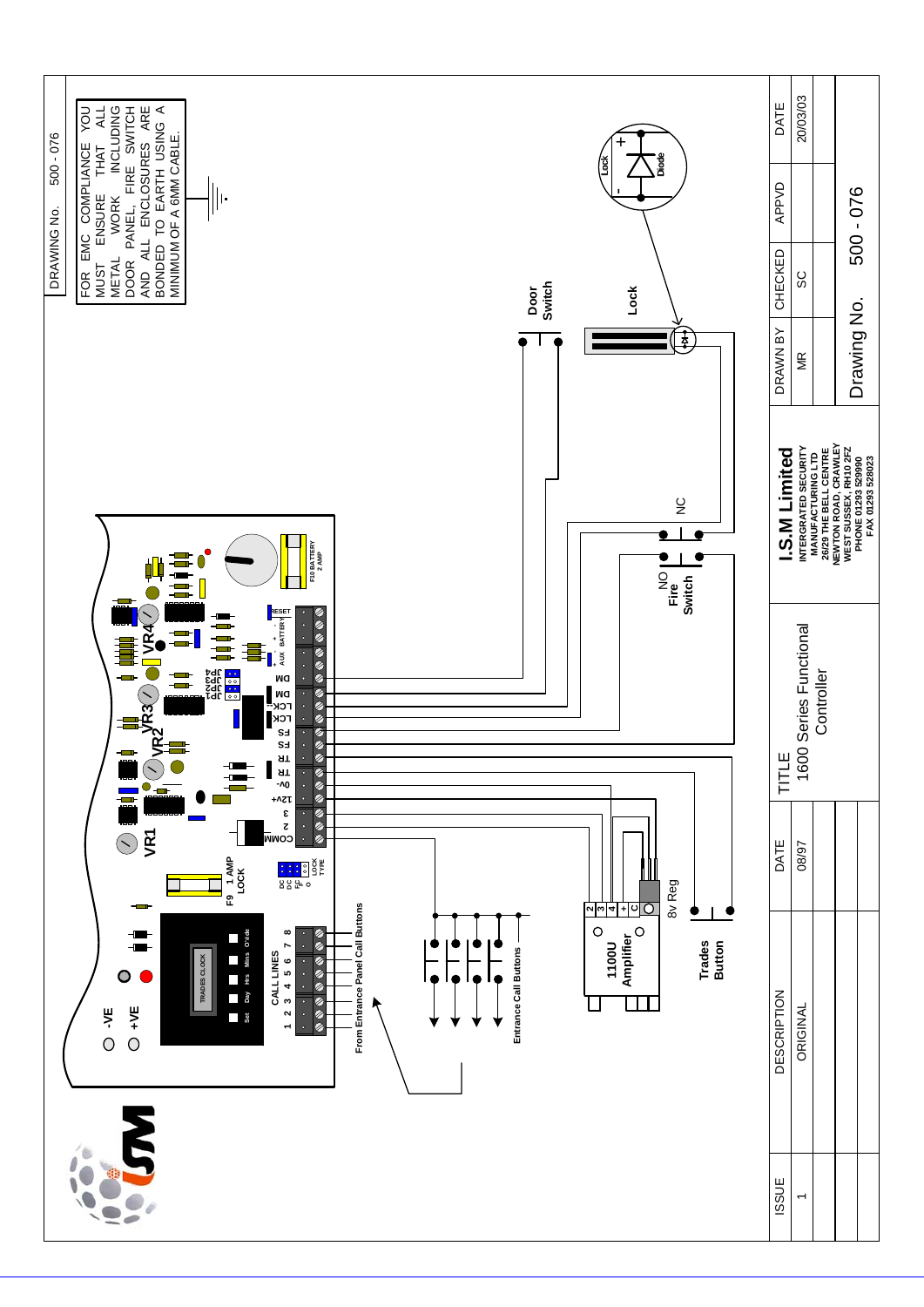